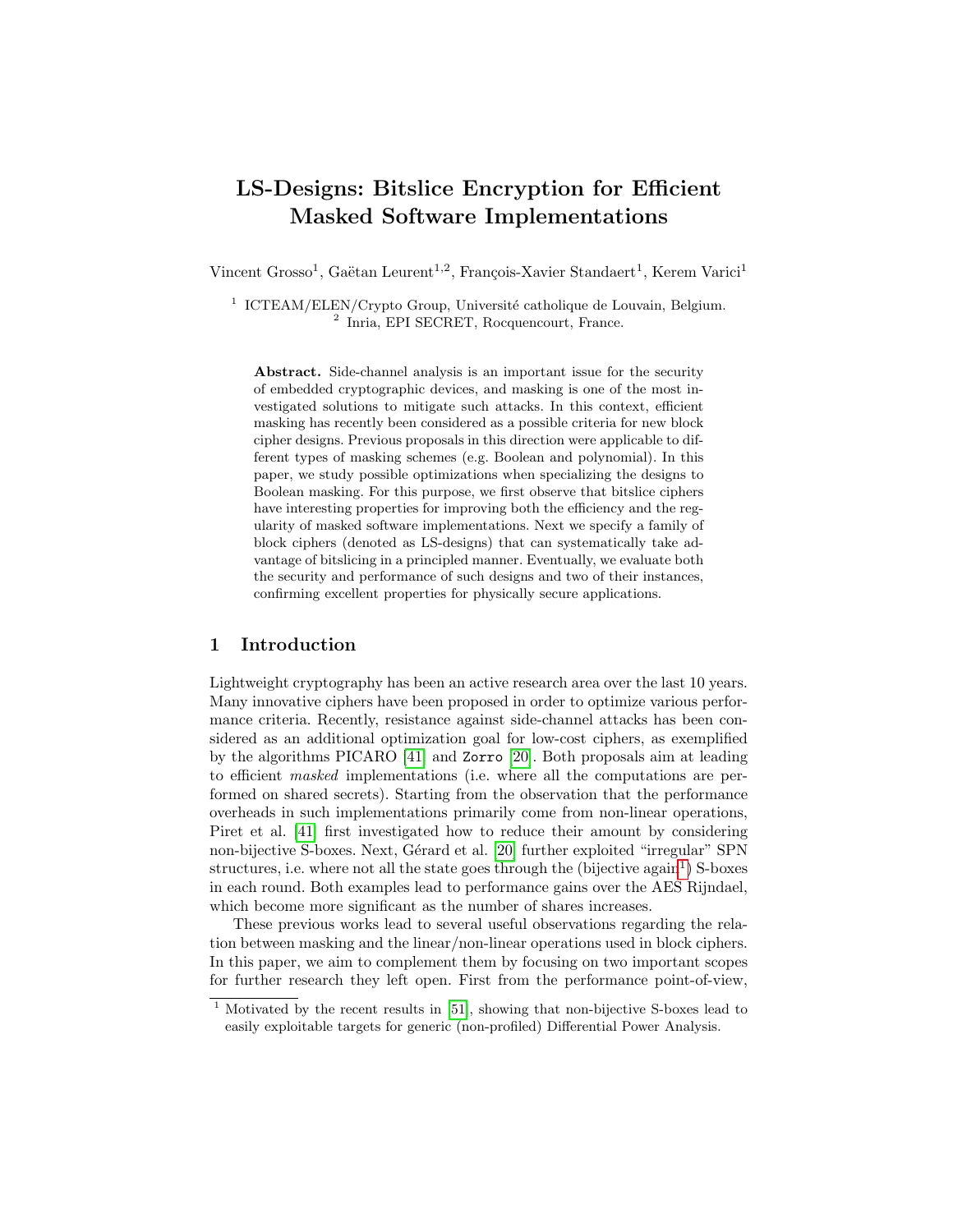both PICARO and Zorro minimize the number of field multiplications per encrypted plaintext. This is a natural direction as it leads to improvements applicable to both Boolean [\[45\]](#page-18-1) and polynomial [\[43\]](#page-18-2) masking schemes. Yet, further specialization to Boolean masking could potentially lead to additional gains. For example, the S-boxes of lightweight ciphers PRESENT [\[7\]](#page-16-1) and NOEKEON [\[15\]](#page-16-2) require three multiplications in  $GF(16)$ , which makes them less suitable than Zorro and PICARO for polynomial masking. But they have efficient representations minimizing the number of AND gates which could be exploited in Boolean masked implementations. Next from the security point-of-view, both designs are based on somewhat unusual Feistel/SPN structures (in order to deal with non-bijective S-boxes in [\[41\]](#page-17-0), and to minimize the number of S-boxes per round in [\[20\]](#page-16-0)). So another (quite pragmatic) open question is whether we can design ciphers for efficient masking based on more standard techniques (e.g. directly exploiting the wide-trail strategy [\[16\]](#page-16-3) as other lightweight algorithms).

In this context, we base our investigations on two additional observations. First, Boolean masking is particularly efficient when applied to operations that are linear over  $GF(2)$  (since such operations can be performed independently on each share). As a result, and in contrast with many existing block ciphers, it appears interesting to have linear diffusion layers implemented as look-up tables, since they can be straightforwardly exploited for any number of shares<sup>[2](#page-1-0)</sup>. Second, since our focus is on software implementations, we also have a strong incentive for simple and regular designs, where computations are always performed on well aligned data. For example, manipulating bits and bytes such as in PRESENT raises additional challenges for the implementers (to guarantee that the bit manipulations do not leak more information than the byte ones). These observations combine into the conclusion that a bitslice cipher with look-up table-based diffusion layers and non-linear S-boxes with efficient gate-level representation seems an excellent candidate for efficient Boolean masked software implementations.

Following, our contributions are threefold. First, we separately analyze Sboxes and linear layers meeting the previous objectives, and compare a number of constructions from the cryptanalytic and efficient masking point-of-view. Interestingly, this part of our study confirms the previous observation that if side-channel resistance via masking is added as a block cipher design criteria, the balance between linear and non-linear operations has to be changed towards more linear ones. Such investigations open a large space of possible ciphers that we define as LS-designs (essentially made of a combination of look-up table-based L-boxes and bitslice S-boxes). We then argue that such designs have interesting properties for efficient masking. For this purpose and for concreteness, we specify two instances of 128-bit block ciphers and analyze their security against a number of standard cryptanalytic techniques. Doing so, we paid attention to make our studies as generic as possible (i.e. leading to conclusions for LS-designs rather than for their instances). We also considered the impact of choosing involutive or non-involutive components, and show that the first ones mainly lead the security guarantees provided by the wide-trail strategy to be tighter. Eventually, we

<span id="page-1-0"></span> $2$  Masking non-linear look-up tables has a cost that is quadratic in this number [\[11\]](#page-16-4).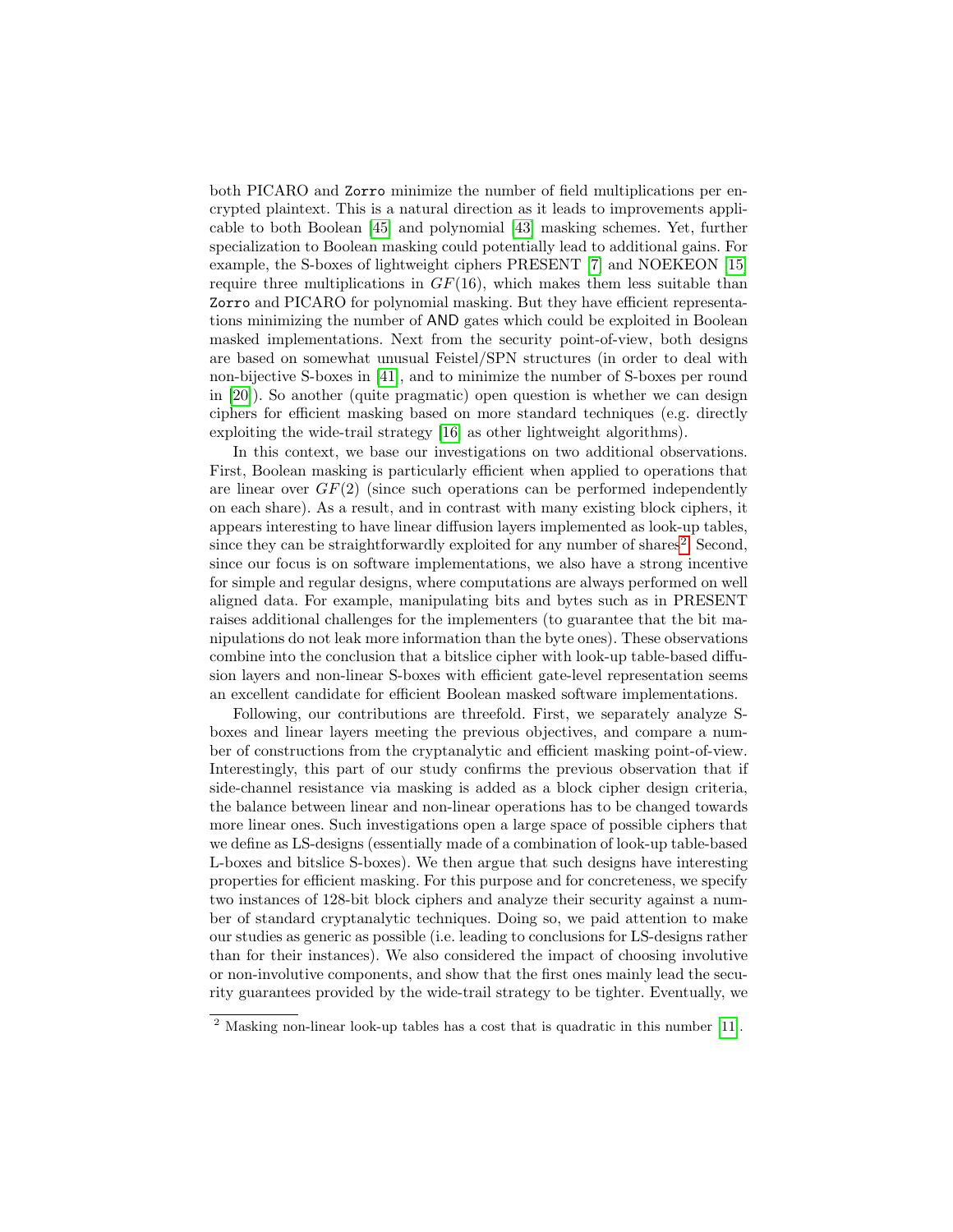compare the performances of our two exemplary instances with the ones of the AES, PICARO, Zorro and NOEKEON on an 8-bit microcontroller (and argue that they also behave well on desktop CPUs with SIMD units). Overall, these results confirm the interest of bitslice ciphers in the context of physically secure implementations, as hinted in [\[14\]](#page-16-5). While the instances of designs we suggest are not yet optimal (because of the hardness of finding optimal L- and S-boxes) and do require more analysis, their performances are comparable to (or slightly better than) the ones of NOEKEON, which is known to have an extremely compact gate-level representation [\[29\]](#page-17-1). Therefore, we believe LS-designs formalize an interesting family of ciphers combining excellent performances (also for unprotected implementations), strong security guaranties, regularity/simplicity and efficient masking, i.e. properties that generally benefit to resistance against side-channel attacks and are also appealing for more general applications.

# 2 Design rationale

#### 2.1 Bitslice S-boxes

In this first subsection, we analyze various S-boxes having an efficient bitslice representation. Our comparisons will consider various sizes (namely 4-bit, 8-bit and 16-bit), in order to study their tradeoff with the different diffusion layers in the next subsection. They will also take into account both standard cryptographic properties (such as the non-linearity, differential profile and algebraic degree of which the definitions are recalled in Appendix [A\)](#page-18-3) and masking efficiency considerations. For this purpose, and following the techniques in [\[26\]](#page-17-2), we will simply consider the number of AND and XOR gates needed for each S-box. As already mentioned, the cost of XOR gates is linear in the number of shares in the masking scheme, while it is quadratic for AND gates (which will therefore count as a more important criterion in our evaluations). Note that since we are only interested in non-linear S-boxes, each Boolean function defining them has to be linearly independent of the other ones. As a result, we need at least the same number of AND gates as the output size of the S-box to reach this goal.

Why bitslicing? In Appendix [B,](#page-19-0) we recall the method to perform secure nonlinear operations first proposed in [\[26\]](#page-17-2) and generalized to extension fields in [\[45\]](#page-18-1). From Algorithm [2,](#page-19-1) it is easy to see that the difference of performances between Boolean and polynomial masking can (at least partially) be explained by the implementation efficiency of the underlying non-linear operation. For example, an AND gate can usually be performed in a single clock cycle on most computing devices. By contrast, a field multiplication generally requires the use of log/alog tables (if large fields are considered) which will typically account for 20 to 40 clock cycles in embedded microcontrollers [\[22\]](#page-16-6). These numbers can be improved when small fields are considered, e.g. multiplication can tabulated if elements are represented with less than 4 bits, but even in this case the non-linear operations will require 3 to 5 cycles. As a result, masking at the gate-level in a bitslice manner as we investigate next should bring performance improvements.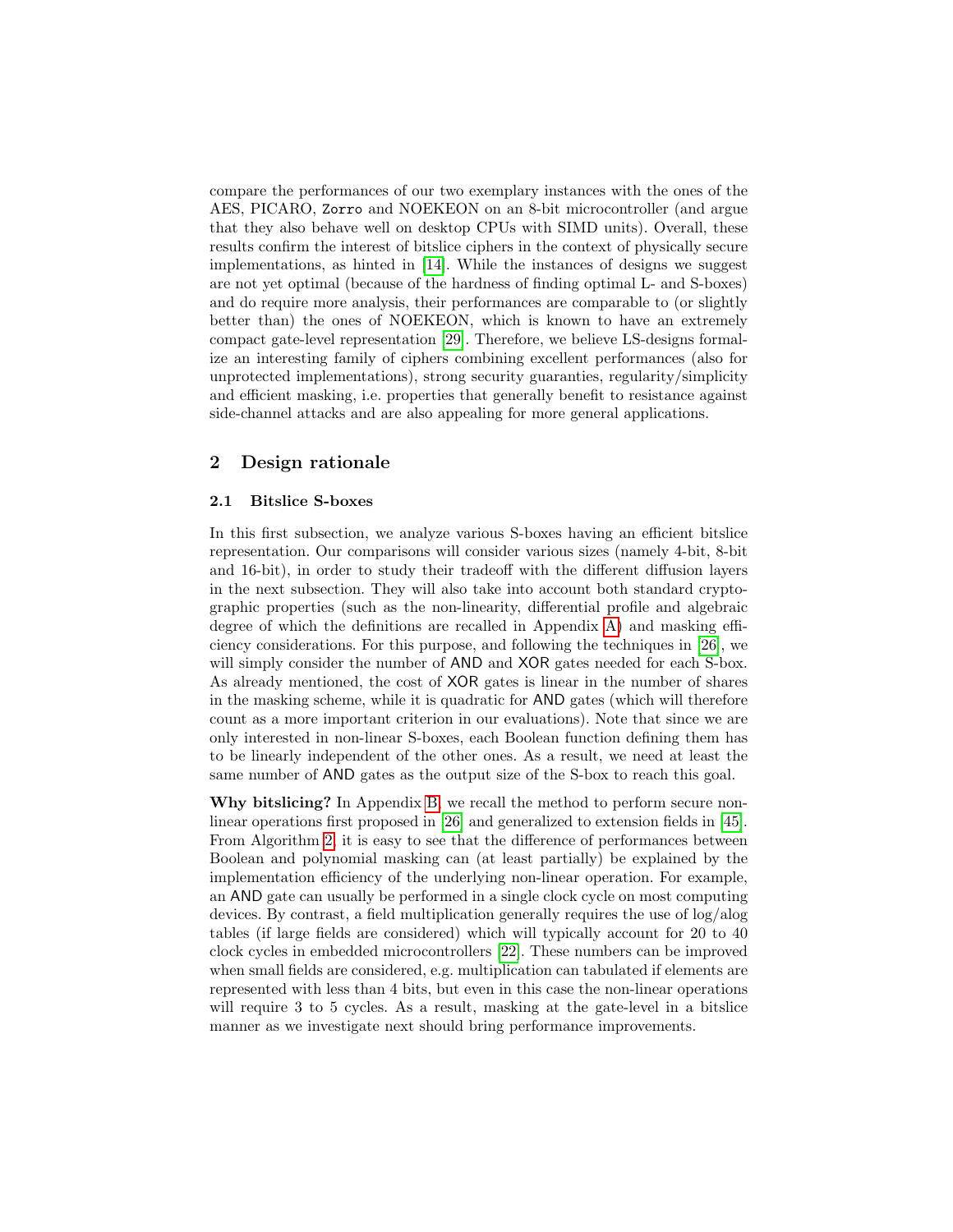

<span id="page-3-0"></span>Fig. 1. (a) Non involutive 4-bit S-box with optimal bitslice representation. (b) Involutive 4-bit S-box with optimal bitslice representation. (c) Construction of 8-bit S-boxes from 4-bit ones as in the Whirlpool hash function [\[44\]](#page-18-4). (d) Construction of 2s-bit S-boxes from s-bit ones as in the MISTY block cipher [\[36\]](#page-17-3).

We now present a couple of S-boxes with efficient gate-level representation. The main challenge is that the enumeration of S-boxes is rapidly out of reach as their size increases. Besides, finding the best gate-level description of a large S-box is also a hard problem. As a result, we will start from the 4-bit case for which exhaustive analysis is possible, and then take advantage of heuristics from the block cipher literature, in order to turn these 4-bit S-box into larger ones.

4-bit S-boxes. An exhaustive search of optimal bitslice S-boxes can be found in [\[48\]](#page-18-5). Its main result is that the so-called "Class 13" is the best option for this purpose, and can be implemented with 4 non-linear gates and a total of 9 instructions, with the best differential and linear probabilities that can be reached. It is represented in Figure [1](#page-3-0) (a). Its only limitation is that it is not involutive. We ran a similar exhaustive search with a slightly larger instruction set (including nor gates, nand gates, and more copy instructions) while restricting the number of non-linear gates to 4. As a result, we could find an involutive S-box with similar properties as the Class 13 one: it is represented in Figure [1](#page-3-0) (b). Note that the use of Toffoli gates (defined in [\[47\]](#page-18-6)) allows to see this S-box as a generalized Feistel network, which explains the involution property.

From 4-bit S-boxes to larger ones. Various constructions can be considered for this purpose, ranging from ad hoc (scaling 4-bit S-boxes to 8-bit ones) to generic solutions (scaling s-bit S-boxes to 2s-bit ones). As in [\[20\]](#page-16-0), we analyzed a couple of natural candidates and report on the most interesting results.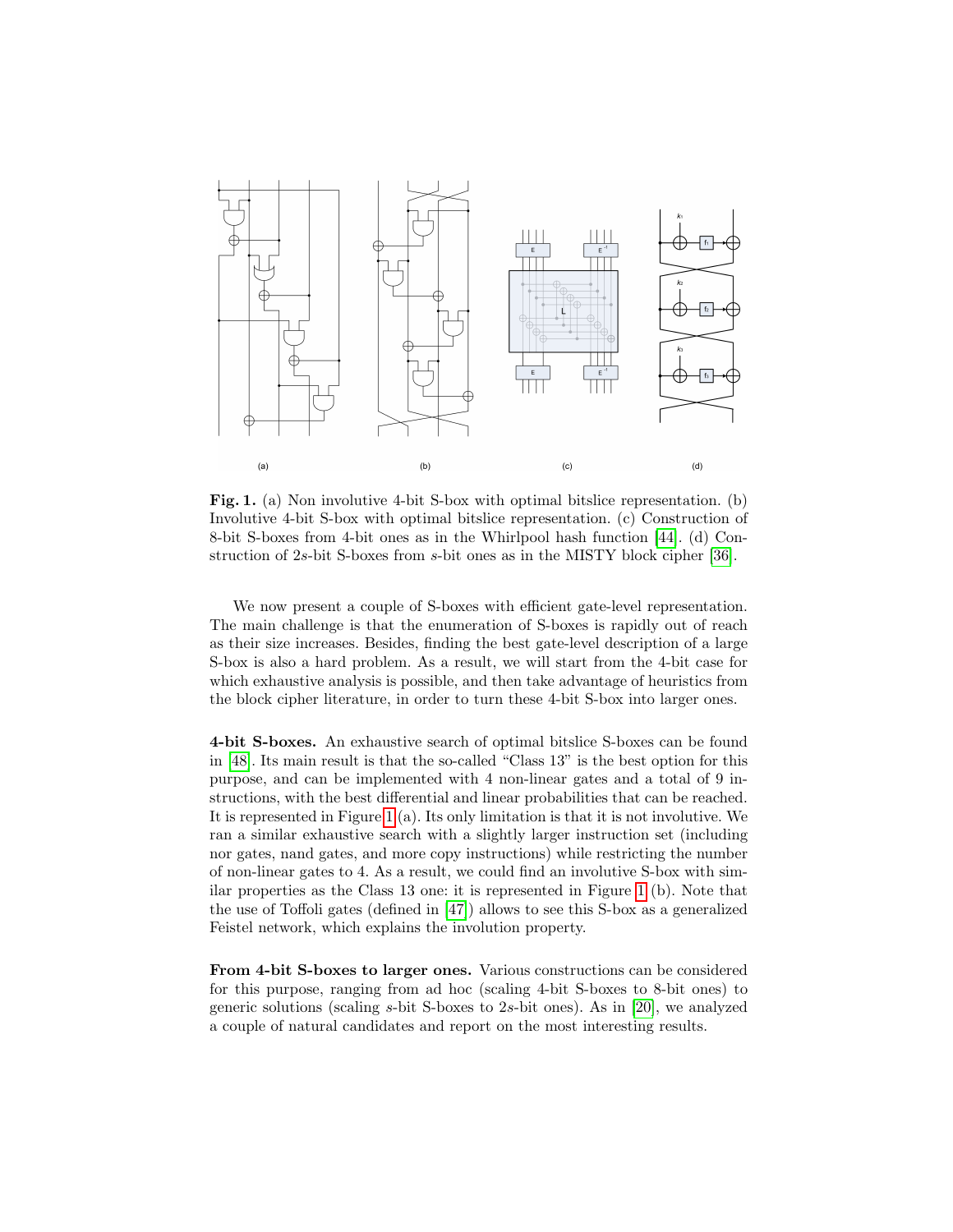|                            | $#$ AND | $\#$ XOR   size  Invol.   deg(S)  Pr <sub>diff</sub>   Pr <sub>lin</sub> |    |     |    |              |          |
|----------------------------|---------|--------------------------------------------------------------------------|----|-----|----|--------------|----------|
| NOEKEON                    | 4       |                                                                          | 4  | Yes | 3  | $2^{-2}$     | $2^{-1}$ |
| Class 13 $[48]$            | 4       | 4                                                                        | 4  | No  | 3  | $2^{-2}$     | $2^{-1}$ |
| Figure $1(b)$              | 4       | $\overline{4}$                                                           | 4  | Yes | 3  | $2^{-2}$     | $2^{-1}$ |
| $AES$ [9]                  | 32      | 83                                                                       | 8  | No  | 7  | $2^{-6}$     | $2^{-3}$ |
| Whirlpool $+$ Class 13     | 16      | 41                                                                       | 8  | No  | 6  | $12^{-4.68}$ | $2^{-2}$ |
| Whirlpool $+$ Figure 1(b)  | 16      | 42                                                                       | 8  | No  | 6  | $12^{-4.68}$ | $2^{-2}$ |
| $MISTY + Class13$          | 12      | 24                                                                       | 8  | Yes | 6  | $2^{-4}$     | $2^{-2}$ |
| $MISTY + Figure 1(b)$      | 12      | 24                                                                       | 8  | Yes | 5  | $2^{-4}$     | $2^{-2}$ |
| $MISTY + 3/5$ -bit S-boxes | 11      | 25                                                                       | 8  | No  | 5  | $2^{-4}$     | $2^{-2}$ |
| $MISTY^2 + Class13$        | 36      | 96                                                                       | 16 | Yes | 13 | $2^{-8}$     | $2^{-4}$ |

<span id="page-4-0"></span>Table 1. Comparison of our different S-box proposals.

In the first (ad hoc) case, we considered a proposal coming from the Whirlpool hash function (which only requires four 4-bit S-boxes) and generalized it by considering a linear layer between the two levels of S-boxes (see Figure [1](#page-3-0) (c)). Since our goal is to minimize the number of AND gates, such a solution was better than proposals with six 4-bit S-boxes as in the KHAZAD block cipher [\[1\]](#page-15-0).

Alternatively, we looked at Feistel networks such as used in the MISTY block cipher [\[36\]](#page-17-3) and represented in Figure [1](#page-3-0) (d). A minimum of three rounds were considered in order to avoid trivial weaknesses with respect to linear and differential cryptanalyses. One advantage of such a construction is that it directly gives rise to involutive components. Besides, it has been shown that three rounds of such a network allow squaring the linear and differential probabilities of the round function, on average over the keys. Note however that the impact of this averaging only appears for 16-bit (or larger) S-boxes (i.e. when applying the MISTY structure twice, recursively), because the impact of the linear hull effect only becomes significant from this size on [\[40\]](#page-17-4). The exhaustive search over all the 16-bit S-boxes having the structure of Figure [1](#page-3-0) (d) was too computationally intensive and we only report on the best candidate we found. Note that for 8 bit S-boxes, we additionally investigated unbalanced Feistel networks built from 3- and 5-bit ones (as also proposed with the MISTY cipher), which provided a slightly improved non-involutive candidate (with one less AND gate).

The results of our different S-box searches are summarized in Table [1.](#page-4-0) For comparison purposes, we also reported the same metrics for the NOEKEON S-box, and the bitslice representation of the AES S-box proposed in [\[9\]](#page-16-7).

#### <span id="page-4-1"></span>2.2 Table-based diffusion layers

In a bitslice implementation of a block cipher, the same register  $i$  holds the  $i$ -th bit of several S-box inputs/outputs. In this context, we are interested in linear diffusion boxes (next denoted as L-boxes) that mix bits inside these registers and can be applied to them in parallel. From an implementation point of view, computing an L-box will just correspond to a table access. Yet, and compared to the usual case of non-linear tables, we benefit from more flexibility. Namely, since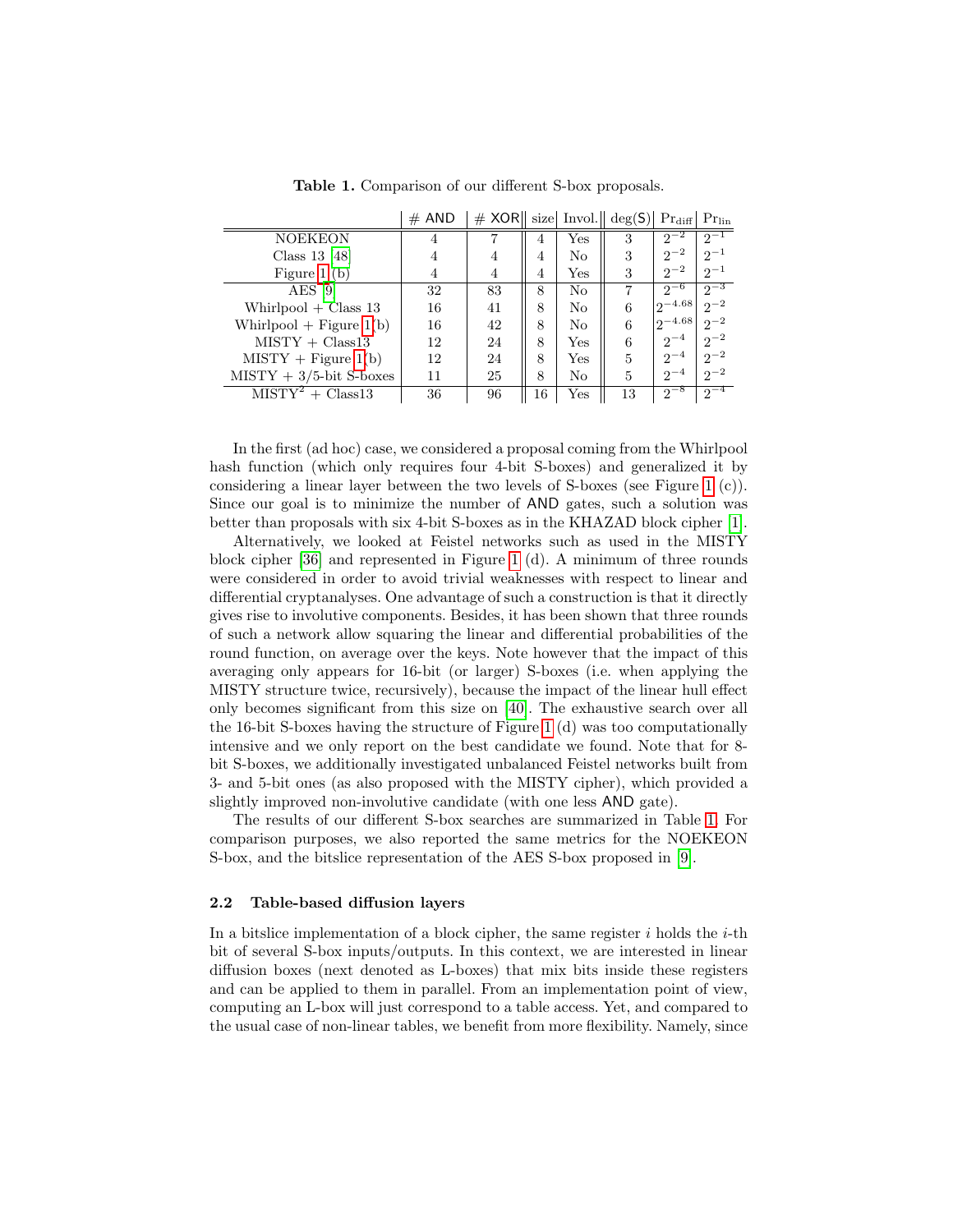the table is linear, it can be decomposed into several smaller tables. This can be useful in order to only store tables that are adapted to the memory characteristics of the target platform. For instance, a 16-bit L-box can be implemented as four 8-bit to 8-bit look-up tables and two XORs. Our comparisons of diffusion layers will mainly be based on the branch number. Thanks to this number, we can directly evaluate the linear and differential properties of any design based on a combination of S-boxes and L-boxes according to the wide-trail strategy. We define the branch number of an L-box L as:

$$
\mathcal{B}(\mathsf{L}) = \min_{x \neq 0} (|x| + |\mathsf{L}(x)|).
$$

It follows that the linear branch number and the differential branch number of our diffusion layer is also  $\mathcal{B}(L)$ . This guarantees that any non-trivial trail in two consecutive cipher rounds will have at least  $\mathcal{B}(L)$  active S-boxes (see [\[16,](#page-16-3) Th. 1]). Note that an  $l$ -bit L-box with branch-number  $b$  is equivalent to a binary linear code with parameters  $[2l, l, b]$  (length 2l, dimension l, distance b). Therefore, we can use results from coding theory to design our L-boxes, such as [\[21\]](#page-16-8).

8-bit L-boxes. The highest branch number possible for an 8-bit L-box is 5. We ran an exhaustive search and we found  $2^{25.2}$  candidates with such a branch number, including 33 involutions. They activate at least 5/16 of the S-boxes.

16-bit L-boxes. The highest branch number possible for a 16-bit L-box is 8. It is not feasible to run an exhaustive search, but there are several known codes with parameters [16, 8, 8]. In particular, it is possible to build a quite structured 16-bit involution with branch number 8 from a systematic generator of the Reed-Muller code  $RM(2, 5)$ , as represented in the left part of the figure below (a noninvolutive candidate is given on the right part of the same figure). This kind of L-boxes activates at least one fourth of the S-boxes over two rounds.

|  |  |  |  |  |   |  |  |  |  |  |  |  | ш |  |
|--|--|--|--|--|---|--|--|--|--|--|--|--|---|--|
|  |  |  |  |  |   |  |  |  |  |  |  |  | ш |  |
|  |  |  |  |  |   |  |  |  |  |  |  |  |   |  |
|  |  |  |  |  |   |  |  |  |  |  |  |  |   |  |
|  |  |  |  |  |   |  |  |  |  |  |  |  |   |  |
|  |  |  |  |  |   |  |  |  |  |  |  |  |   |  |
|  |  |  |  |  | ш |  |  |  |  |  |  |  |   |  |
|  |  |  |  |  |   |  |  |  |  |  |  |  |   |  |
|  |  |  |  |  |   |  |  |  |  |  |  |  |   |  |
|  |  |  |  |  |   |  |  |  |  |  |  |  |   |  |
|  |  |  |  |  | ٠ |  |  |  |  |  |  |  | ш |  |
|  |  |  |  |  |   |  |  |  |  |  |  |  |   |  |

32-bit L-boxes. For a 32-bit L-box, the optimal branch number is not known. The best known code gives a branch number of 12, and the known upper bound shows that it is impossible to reach a branch number higher than 16. Therefore the best known option will only activate 12/64 of the S-boxes.

We show a comparison of the best known L-box diffusion layer and the AES diffusion layer in Table [2.](#page-6-0) This shows that L-box diffusion layers do not have security bounds as good as AES-like diffusion layers (mainly because they are obtained over two rounds rather than four), but the ability to use a bitslice implementation is an important advantage for side-channel resistance.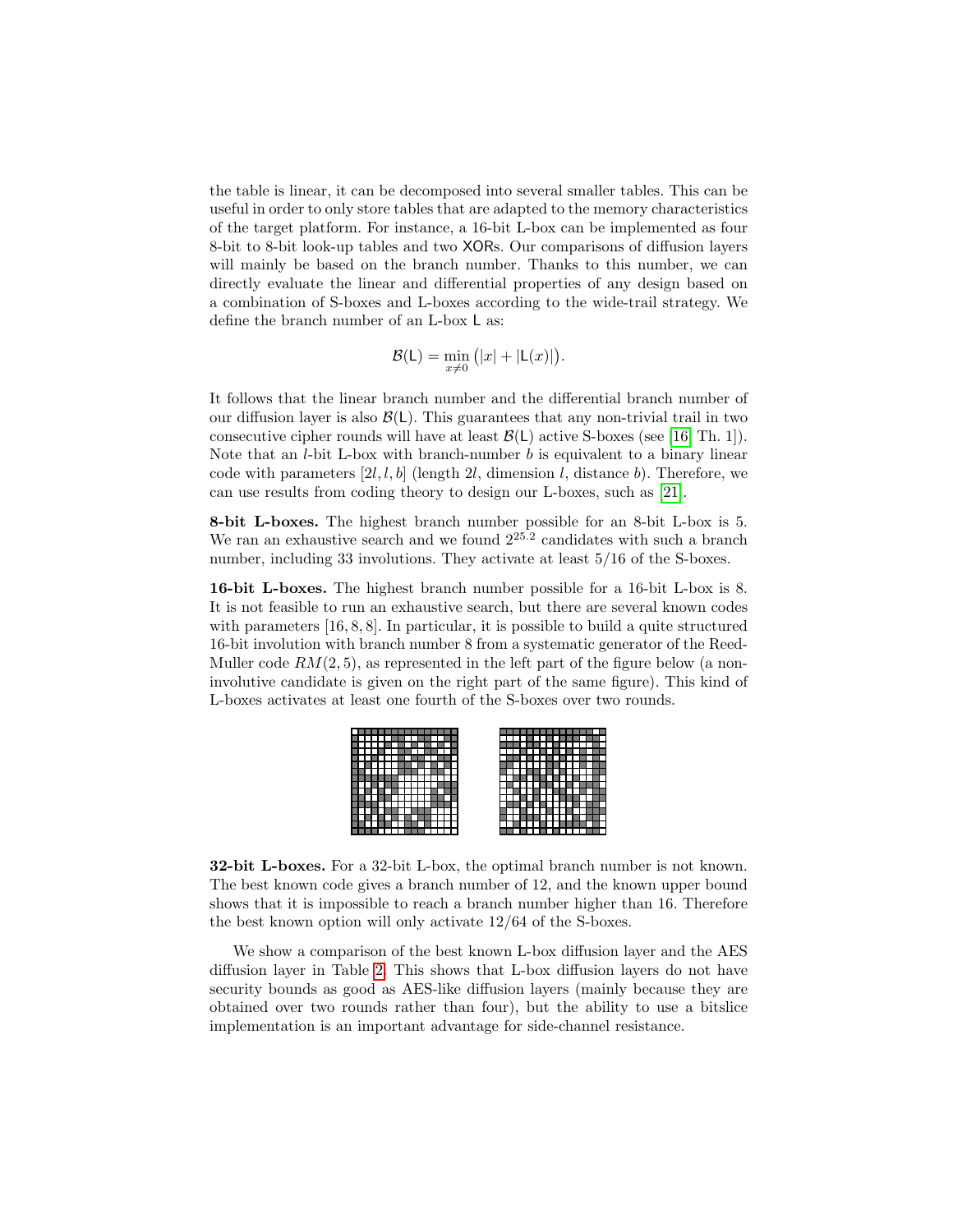<span id="page-6-0"></span>Table 2. Comparison of linear layers.

| $#$ S-boxes      |    | Active S-boxes     |
|------------------|----|--------------------|
| 8-bit L-box      | 8  | $5/16$ $(31.25\%)$ |
| $16$ -bit L-box  | 16 | $8/32$ (25%)       |
| $32$ -bit L-box  | 32 | 12/64 (18.75%)     |
| AES linear layer | 16 | 25/64 (39.06%)     |

Alternatively if the state is considered as a vector of elements over a larger field (the S-box outputs), the diffusion layer can be written as a binary matrix. This approach has been used previously, e.g. in the design of ARIA [\[33\]](#page-17-5).

#### 2.3 Which S-box with which L-box?

The composition of s-bit S-boxes and l-bit L-boxes directly gives rise to various candidate  $n = l \times s$ -bit ciphers. In this subsection, we illustrate the tradeoffs resulting from these choices in a 64-bit case (with 8-bit and 16-bit L-boxes).

4-bit S-box and 16-bit L-box. Using the components described previously, the best involutive S-box requires 4 linear operations and 4 non-linear ones, and achieves  $Pr_{diff} = 2^{-2}$  and  $Pr_{lin} = 2^{-1}$ . Therefore, we need at least 32 active S-boxes to have a secure cipher. Since we have 8 active S-boxes every 2 rounds using a 16-bit L-box, this corresponds to at least 8 rounds. In an 8-bit CPU, it would require 64 non-linear operations, 128 XORs and 128 table look-ups.

8-bit S-box and 8-bit L-box. Using the components described previously, the best involutive S-box requires 24 linear operations and 12 non-linear operations, and achieves  $Pr_{diff} = 2^{-4}$  and  $Pr_{lin} = 2^{-2}$ . Therefore, we need at least 16 active S-boxes to have a secure cipher. Since we have 5 active S-boxes every 2 rounds using a 8-bit L-box, this corresponds to roughly 6 rounds. In an 8-bit CPU, it would require 72 non-linear operations, 144 XORs and 48 table look-ups.

Interestingly, we can see that the first option requires a total of 320 elementary operations, to be compared with only 264 ones for the second one. By contrast, the first option has a reduced number of non-linear operations, which will gradually dominate if a masked implementation with large number of shares is considered. While somewhat specific, this example confirms the trend already observed in [\[20\]](#page-16-0) that the ratio between the amount of linear and non-linear operations increases in block ciphers that are easier to mask. Besides, it also shows that a small L-box can activate a larger proportion of the S-boxes, but these larger S-boxes are generally more expensive (if they are selected to have good cryptographic properties). In this 64-bit comparison, the two effects are of similar magnitude, but the conclusion is of course dependent on the block cipher size and on the knowledge we have about large bitslice S-boxes and L-boxes.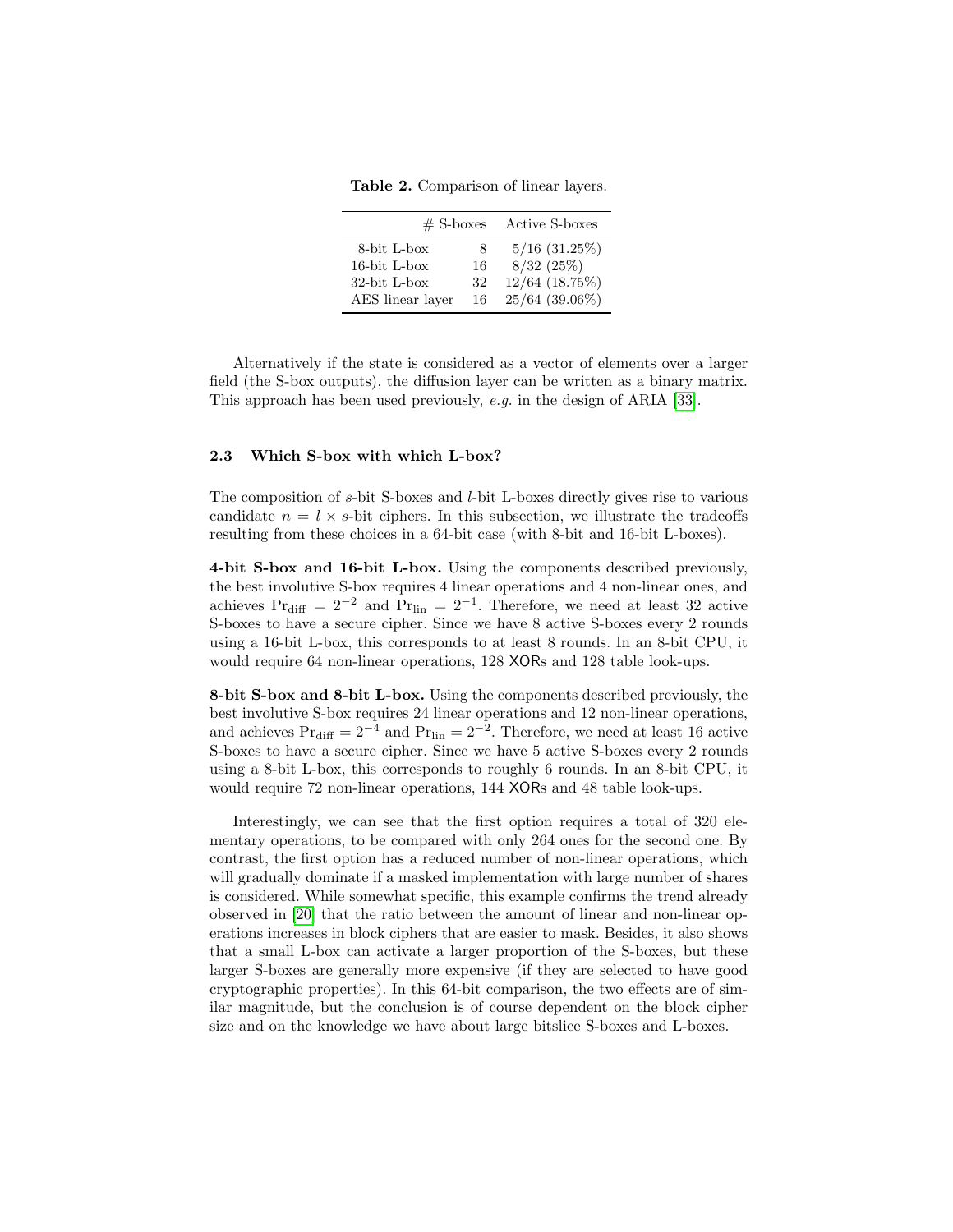<span id="page-7-0"></span>

**Algorithm 1** LS-design with *l*-bit L-boxes and *s*-bit S-boxes  $(n = l \cdot s)$ <br> $\overline{x \leftarrow P \oplus K};$  $\triangleright x$  is a  $s \times l$  bits matrix for  $0\leq r< N_r$  do for  $0 \le i \le l$  do  $\Box$   $\Box$  S-box Layer  $x[i, \star] = \mathsf{S}[x[i, \star]];$ for  $0 \leq j < s$  do  $\qquad \qquad \triangleright$  L-box Layer  $x[\star, j] = \mathsf{L}[x[\star, j]];$  $x \leftarrow x \oplus K \oplus C(r);$   $\triangleright$  Key addition and round constant return x

# <span id="page-7-1"></span>3 LS-designs specifications

Following the previous section, we can define LS-designs as the family of block ciphers specified in Algorithm [1.](#page-7-0) The description directly suggests simplicity and regularity as one important advantage of such ciphers: instances can be characterized by selecting a bitslice S-box  $S$ , an L-box  $L$ , a number of rounds  $N_r$  and constants  $C(r)$ . In the next sections, we will consider two 128-bit instances of LS-designs in order to illustrate their security against cryptanalysis and good implementation properties. The bit-size was chosen both because of the observations in [\[49\]](#page-18-7) and in order to be comparable with NOEKEON (which is among the best ciphers published so far for efficient bitslice representation).

Involutive instance (Robin). We take the S-box denoted as "MISTY + Class13" from Table [1](#page-4-0) and the involutive L-box in Section [2.2.](#page-4-1) The cipher has 16 rounds and constants are computed as  $[L(i) 0 ... 0]$  with i the round index.

Non-involutive instance (Fantomas). We take the S-box denoted as "MISTY + 3/5-bit S-boxes" from Table [1](#page-4-0) and the non-involutive L-box in Section [2.2.](#page-4-1) The cipher has 12 rounds and uses the same constants as Robin.

# 4 Security evaluation

We now investigate the security properties of LS-designs, trying to extract general conclusions that apply to our family of ciphers in the first place. For concreteness, we will also consider more specific claims related to the aforementioned instances. In this respect, we note that Robin and Fantomas were specified with slightly different goals. Namely, the first one aims to have security margins similar to NOEKEON, while the second was mainly defined in order to illustrate the impact of choosing involutive components with respect to the efficiency limits that can be expected with LS-designs. Note that we aim for single-key security in both cases (i.e. exclude related-key and chosen key attacks from our claims). In particular, there is a simple related-differential with a single active S-box per round if the state difference can be corrected using a key difference.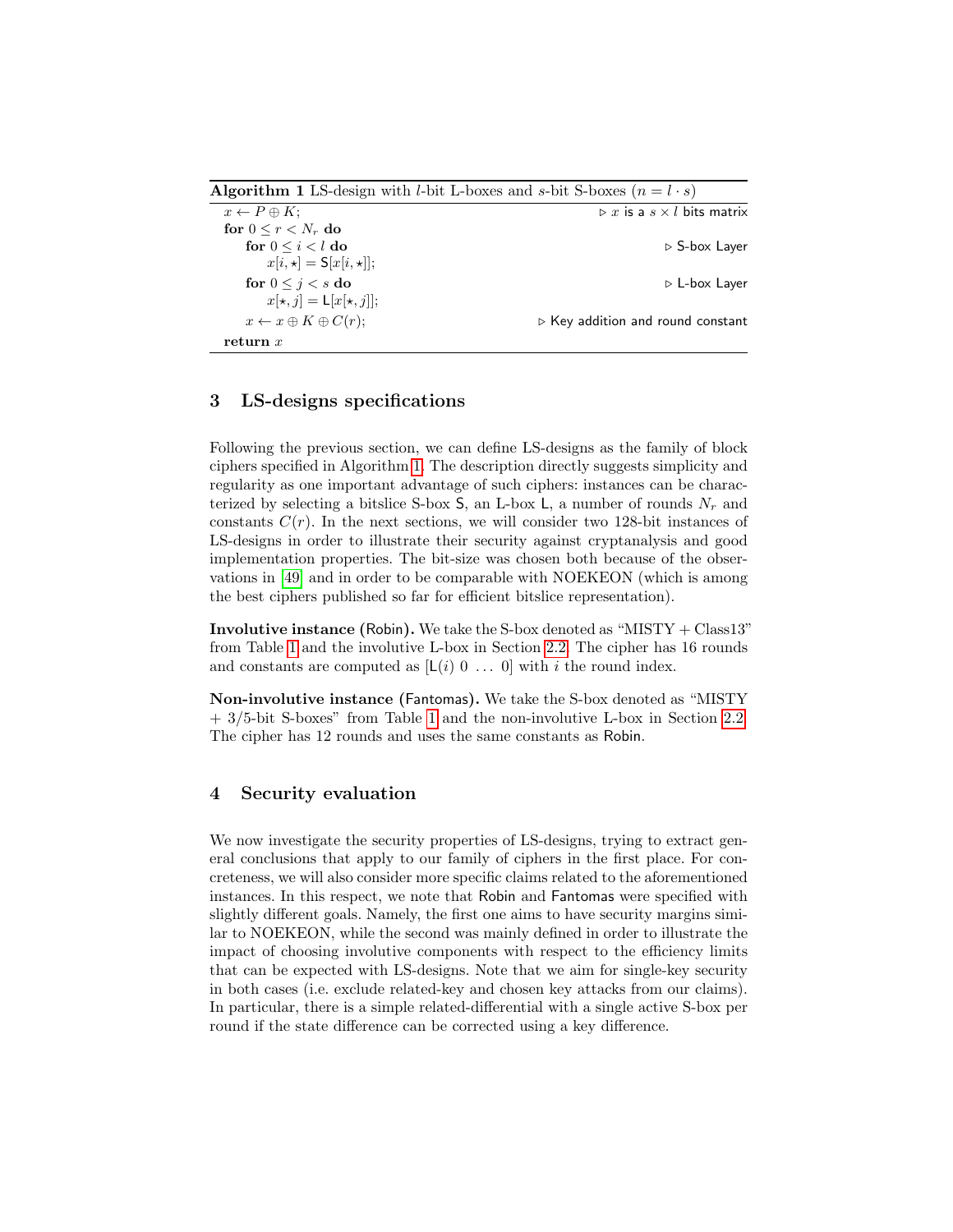#### <span id="page-8-1"></span>4.1 Security against linear and differential cryptanalysis

As explained in Section [2.2,](#page-4-1) the structure of the cipher gives a simple upper bound on the maximum probability of differential characteristics, and the maximum bias of linear trails. Any two-round trail activates at least  $\mathcal{B}(L)$  S-boxes, and this gives the following bounds for any 2r-round trail:

$$
\Pr_{\text{lin}}(2r) \le \Pr_{\text{lin}}^{\text{max}}(S)^{r \cdot \mathcal{B}(L)}, \qquad \Pr_{\text{diff}}(2r) \le \Pr_{\text{diff}}^{\text{max}}(S)^{r \cdot \mathcal{B}(L)}.
$$
 (1)

With the parameters of Section [3,](#page-7-1) this gives:

$$
Pr_{\text{lin}}(2r) \le 2^{-16\cdot r}, \qquad Pr_{\text{diff}}(2r) \le 2^{-32\cdot r}.
$$

Such bounds prevent simple linear and differential attacks based on a trail over more than 8 rounds. We use 16 (resp. 12) rounds in Robin (resp. Fantomas), so as to have a good (resp. less conservative) security margin. We now study the tightness of these bounds, and how to build optimal differential/linear trails.

Product trails for Robin. To study differential and linear trails, we first consider a set of special states that can be written as the tensor product of an s-bit vector (corresponding to the S-box input and denoted with Greek letters) and an l-bit vector (corresponding to the L-box input and denoted with Latin letters):

$$
\alpha \otimes x = \begin{bmatrix}\n\alpha_0 x_0 & \alpha_0 x_1 & \alpha_0 x_2 & \alpha_0 x_3 & \alpha_0 x_4 & \cdots & \alpha_0 x_l \\
\alpha_1 x_0 & \alpha_1 x_1 & \alpha_1 x_2 & \alpha_1 x_3 & \alpha_1 x_4 & \alpha_1 x_l \\
\alpha_2 x_0 & \alpha_2 x_1 & \alpha_2 x_2 & \alpha_2 x_3 & \alpha_2 x_4 & \cdots & \alpha_2 x_l \\
\vdots & \vdots & \vdots & \vdots & \vdots & \vdots \\
\alpha_s x_0 & \alpha_s x_1 & \alpha_s x_2 & \alpha_s x_3 & \alpha_s x_4 & \cdots & \alpha_s x_l\n\end{bmatrix}
$$

<span id="page-8-0"></span>.

For those states, the S-box layer and the L-box layer act independently:

$$
\mathsf{S\text{-}layer}(\alpha\otimes x)=\mathsf{S}(\alpha)\otimes x,\qquad \qquad \mathsf{L\text{-}layer}(\alpha\otimes x)=\alpha\otimes \mathsf{L}(x).
$$

Hence we have the same behavior for differences and for linear masks. Namely, we can build differential characteristics (resp. linear trails) where the differences (resp. selection masks) are written as tensor products. In particular, if  $L[x] = y$ , and  $\alpha \rightsquigarrow \beta$  with probability p through the S-box, then  $x \otimes \alpha \rightsquigarrow y \otimes \beta$  through one round with probability  $p^{|x|}$ , where |x| denotes the Hamming weight of x.

When the cipher is built as an involution, we further have  $\beta \rightsquigarrow \alpha$  with probability p, and  $L[y] = x$ , hence  $y \otimes \beta \leadsto x \otimes \alpha$  through one round with probability  $p^{|y|}$ , giving an iterated two-round trail (as illustrated with a toy example in Figure [2\)](#page-9-0). If  $\alpha$ ,  $\beta$ , x, and y are chosen optimally, this path reaches the security bound of Equation [\(1\)](#page-8-0), hence showing that the bound is tight. Using the parameters of Robin, optimal choices of  $\alpha$  and  $\beta$  give  $p = 2^{-4}$ , while optimal choices of x and y give  $|x| + |y| = 8$ . This directly leads to a two-round iterated differential characteristic with probability  $2^{-32}$  (or  $2^{-128}$  for 8 rounds), and a two-round iterated linear trail with bias  $2^{-16}$  (or  $2^{-64}$  for 8 rounds).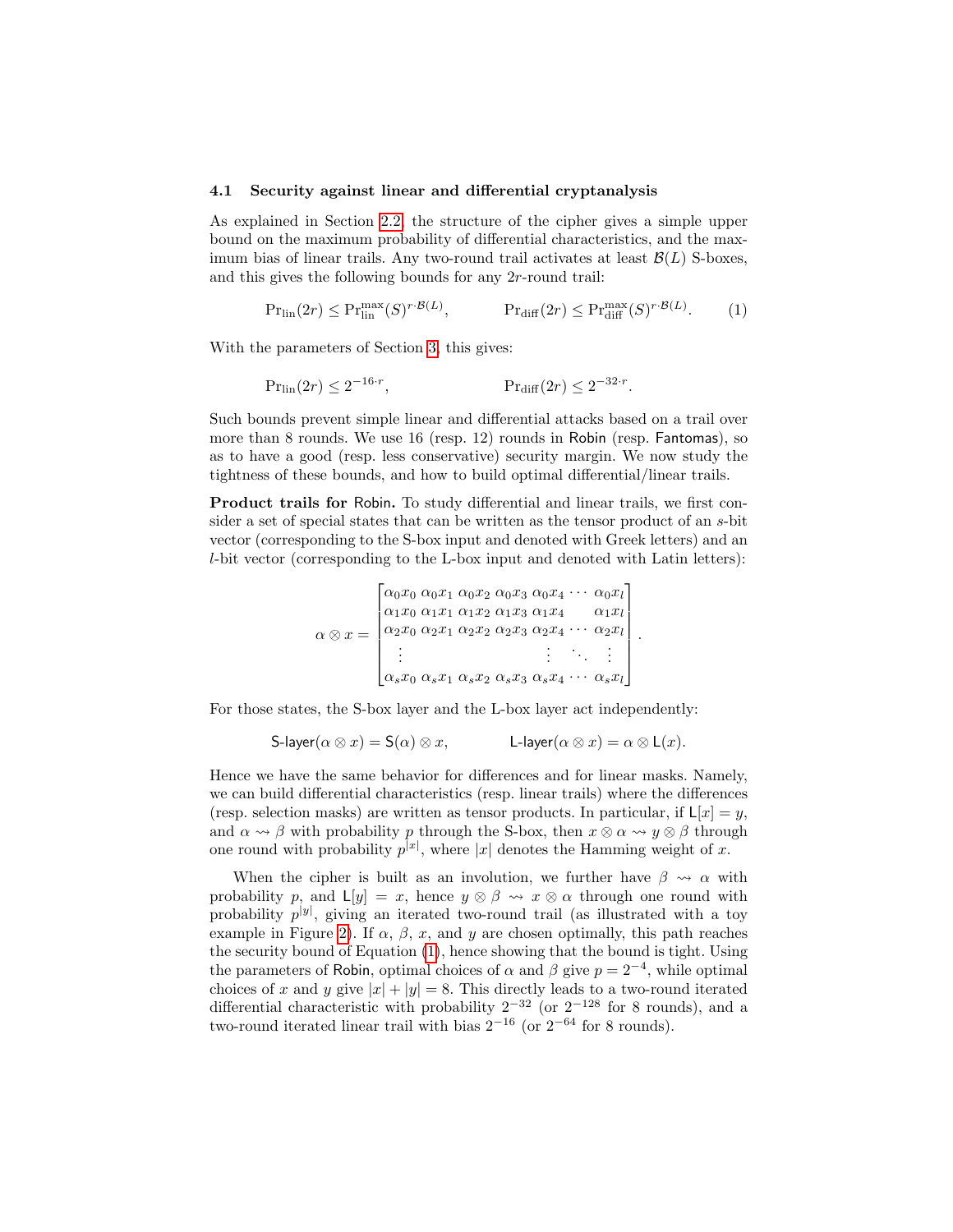

<span id="page-9-0"></span>Fig. 2. Toy example of product trail for an involution-based 32-bit cipher, with  $\alpha = 0110, \, \beta = 1101, \, x = 00100000, \, y = 11000101, \, \Pr[\alpha \leadsto \beta] = 2^{-2}.$ 

Truncated differentials. Since the L-layer and the S-layer operate independently on product states, there are many trails with the same active S-boxes but with different inputs and outputs. As long as all the S-boxes in a round have the same output difference, the state is a product state, and all these differences contribute to the same truncated trail. The space of such product states is quite small and we can search exhaustively for the best truncated differential using product trails. We note that there could be better truncated trails but it seems that the product trails are dominant when we consider an involution.

For Robin, the best truncated trails start with a single active S-box, and have alternatively 1 and 7 active S-boxes. A round with a single active S-box has a probability one (to follow the truncated trail), and a round with 7 active S-boxes has a probability of  $2^{-28.5}$  if the input difference is random (if it comes from a previous round, the probability is slightly skewed). The best such trails for 8 and 9 rounds have a probability of  $2^{-112.1}$ , while the best trails for 10 and 11 rounds have a probability of  $2^{-139.8}$ . These results can be used in a truncated differential attack as follows. If one takes a pair of states with a single active S-box, there will be a single active S-box (the same one) after 9 rounds with probability  $2^{-112}$ . By using a structure of 256 plaintexts with 120 bits set to a fixed value and the last S-box input taking all possible values, we obtain 2<sup>15</sup> different pairs with a single active S-box. This gives  $2^{112}$  input pairs if we collect 2 <sup>97</sup> such structures, and we expect one pair with only one active S-box in the output. Since such events only happen with probability  $2^{-120}$  with a random function, we don't expect any false positive after  $2^{112}$  pairs. As a result, we have a distinguisher for 9 rounds with a cost of  $2^{104}$ . We additionally expect that this distinguisher can be extended to a few more rounds using partial decryption.

From involutive to non-involutive components. If we do not restrict the design to involutive S- and L-boxes, we can hope that the bound given by Equation [\(1\)](#page-8-0) will not be tight. More precisely, we expect that there should not be any trail reaching the minimal number of active S-boxes with the optimal probability for every S-box transition. For this purpose, we first count the number of active S-boxes for truncated trails. That is, for each state we only care about which columns are non-zero and build all the possible transitions. In this context, it is important to note that a truncated input to the diffusion layer can give several different truncated outputs, and does not necessarily behave linearly. For instance, if we start from 00101000, we have to consider five possible transitions:

L[00101000], L[00100000] ∨ L[00001000], L[00101000] ∨ L[00100000], L[00101000] ∨ L[00001000], L[00101000] ∨ L[00100000] ∨ L[00001000].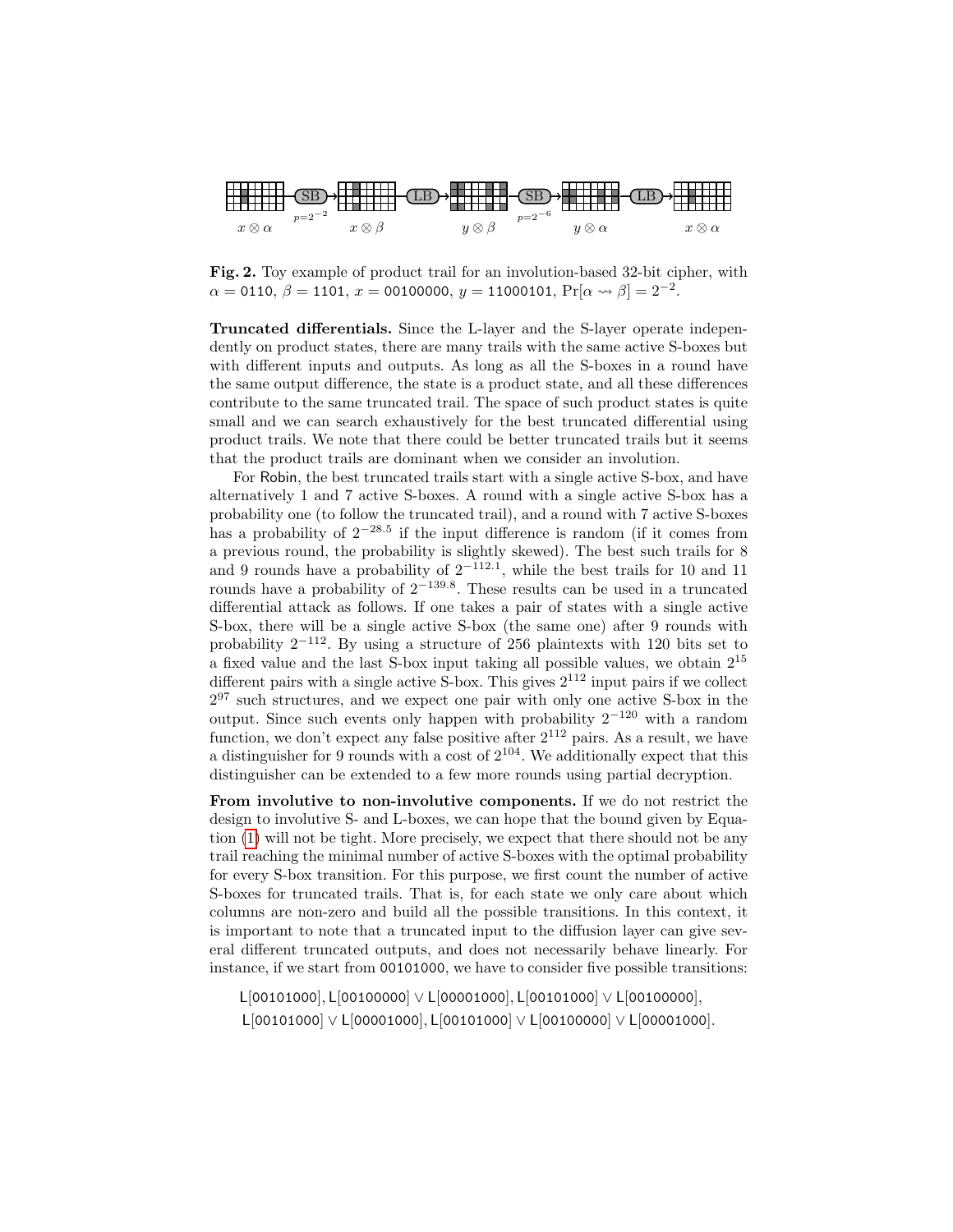More generally, the possible transitions are of the following form:

$$
x_0 \vee x_1 \vee \ldots \vee x_l \quad \leadsto \quad \mathsf{L}[x_0] \vee \mathsf{L}[x_1] \vee \ldots \vee \mathsf{L}[x_l]
$$

Non-linear transitions will usually lead to states with more active columns, but the extra degrees of freedom from the non-linearity allow better trails than the product trails with only linear transitions. For  $l = 8$ , we ran an exhaustive search over all L-boxes with branch number 5, and found that the best ones give trails with at least 53 active S-boxes for 16 rounds (rather than 40 active S-boxes when L is an involution). For  $l = 16$ , building all the possible transitions for a fixed L-box is already a hard problem, so we cannot test many different L-boxes. We ran a randomized search by permuting the lines and columns of the  $RM(2, 5)$  systematic generator used in Section [2.2.](#page-4-1) The best non-involutive Lbox we found (given in Section [2.2\)](#page-4-1) gives truncated trails with at least 64 active S-boxes over 12 rounds. More precisely, we can compute the minimum number of active S-boxes with an involutive L-box and our best non-involutive L-box as:

| <b>Rounds</b>                                                |  | 1 2 3 4 5 6 7 8 9 10 11 12 13 14 15 16     |  |  |  |  |  |  |  |
|--------------------------------------------------------------|--|--------------------------------------------|--|--|--|--|--|--|--|
| Involutive                                                   |  | 189 16 17 24 25 32 33 40 41 48 49 56 57 64 |  |  |  |  |  |  |  |
| Non-involutive 1 8 12 20 24 30 34 40 46 52 58 64 68 74 80 86 |  |                                            |  |  |  |  |  |  |  |

If we consider a 64-bit cipher with  $l = 16$  and  $s = 4$ , we can go further in the analysis and find the best differential trails with completely instantiated differences. We expect that this will again improve the upper bound on the probability of trails, because in general it is not possible to select a specific difference so that all S-box transitions have maximal probability. We ran this search using an A<sup>∗</sup> algorithm [\[24\]](#page-16-9), with some additional ideas from Matsui's branch-and-bound algorithm [\[35\]](#page-17-6). We used the best truncated trails as heuristic estimate for future path-cost in  $A^*$ , and refined it by computing the best trails with increasing numbers of rounds. Once we know the probability of the best instantiated  $r$ -round trail, we update the heuristic if some truncated  $r$ -round trails were expected to have a higher probability. Doing so, we found that some choices of L-box and S-box give 6-round trails with probability at most  $2^{-64}$  and 8-round trails with probability at most 2−<sup>90</sup> (the candidate L-box in Section [2.2](#page-4-1) together with S-box  $S = \{6, 1, 0, 7, E, 4, F, D, 5, B, 2, C, 3, 8, A, 9\}$  is an example). These values should be compared with  $2^{-48}$  (resp.  $2^{-64}$ ) if L and S are restricted to involutions, and to the previous bound of  $2^{-56}$  (resp.  $2^{-80}$ ) for the same components using the analysis with truncated trails. This indicates that LS-designs based on involutive components require about 4/3 as many rounds as with non-involutive components to reach a similar security level for these parameters  $(l = 16$  and  $s = 4$ ). The computation took several days and dozens of gigabytes of RAM. We believe it gives a good indication about the relative security of involutive vs. non-involutive ciphers that should also be valid with larger S-boxes, even though we cannot run the search for optimal trails with  $l = 16$  and  $s = 8$  in practice.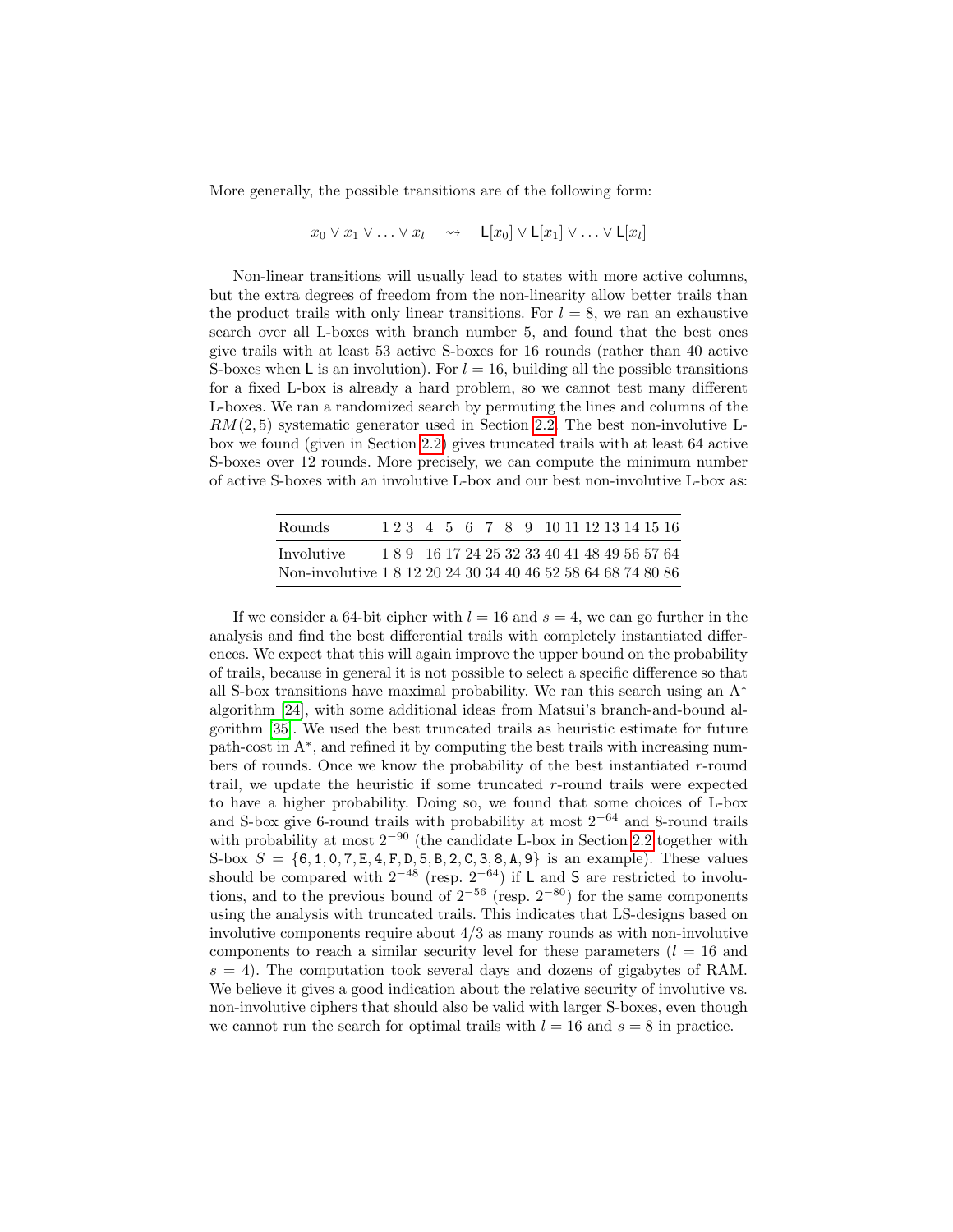Application to Fantomas. Using our search for truncated trail, we have found the following bounds for linear and differential trails on Fantomas:

| $Pr_{\text{lin}}(6) \leq 2^{-56}$ , | $Pr_{diff}(6) \leq 2^{-112}$ , |
|-------------------------------------|--------------------------------|
| $Pr_{\text{lin}}(7) \leq 2^{-68}$ , | $Pr_{diff}(7) \leq 2^{-136}$ . |

These bounds imply that simple linear and differential attacks on Fantomas can only work with trails over 6 rounds or less, and we have a security margin of 6 rounds. We expect that this bound is not tight, as shown by our analysis of instantiated trails on a 64-bit LS-design (but we cannot run a similar analysis on Fantomas in practice). In addition, we note that the best attack on Robin is based on a truncated differential corresponding to several simple trails, but this effect will be quite limited for Fantomas because optimal trails do not have the strong structure of product trails (on 6 rounds, the best truncated differential using a collection of product trails has a probability of  $2^{-117}$ ).

Impossible differentials. We finally searched for a class of impossible differentials where we do not use the S-boxes properties, i.e. we only considered which Sboxes are active at each round, and we used the possible transitions of the linear layer combined with the fact that the S-box is a bijection. This search is similar to the search for truncated trails described above, and the hardest part is again to build all the possible transitions through L operations. We found that the longest impossible differential for Robin and Fantomas (in this class) only spans three rounds. For Robin, there are are 48420 impossible input-output patterns, an example is given by 0000000000000001  $\leftrightarrow$  000000000000010. For Fantomas, there are 35951 impossible differentials, an example is given by <sup>0000000000000001</sup> <sup>6</sup> 000000000000001. We can compare this result with similar results on the AES. The best known impossible differential is in this class of impossible differentials and spans four rounds. Since our diffusion layer mixes all the 16 S-box input every round, it makes sense to have shorter impossible differentials.

#### 4.2 Generic attacks against Even-Mansour ciphers

In 1991, a simple block cipher design was proposed by Even and Mansour, using only one permutation and two different key values [\[19\]](#page-16-10). It was later revisited in [\[19\]](#page-16-10) and extended towards key-alternating ciphers by using  $n$  permutations and  $n + 1$  key values. One special case of such ciphers is the Single-key Even-Mansour (SEM) scheme, which is defined by using  $n$  permutations together with one key. Due to their simplicity, these designs have attracted the attention of several cryptanalysts, and various published results apply to their generic versions [\[12,](#page-16-11) [17,](#page-16-12) [18\]](#page-16-13) or particular instances such as LED or Zorro [\[23,](#page-16-14) [27,](#page-17-7) [37,](#page-17-8) [38\]](#page-17-9).

Since LS-designs correspond to SEM schemes, we discuss the applicability of these previous results to our case study. In particular, and although we do not claim security against related-key and chosen-key attacks, we briefly look at these adversarial scenarios in a generic manner. Starting with chosen-key differentials,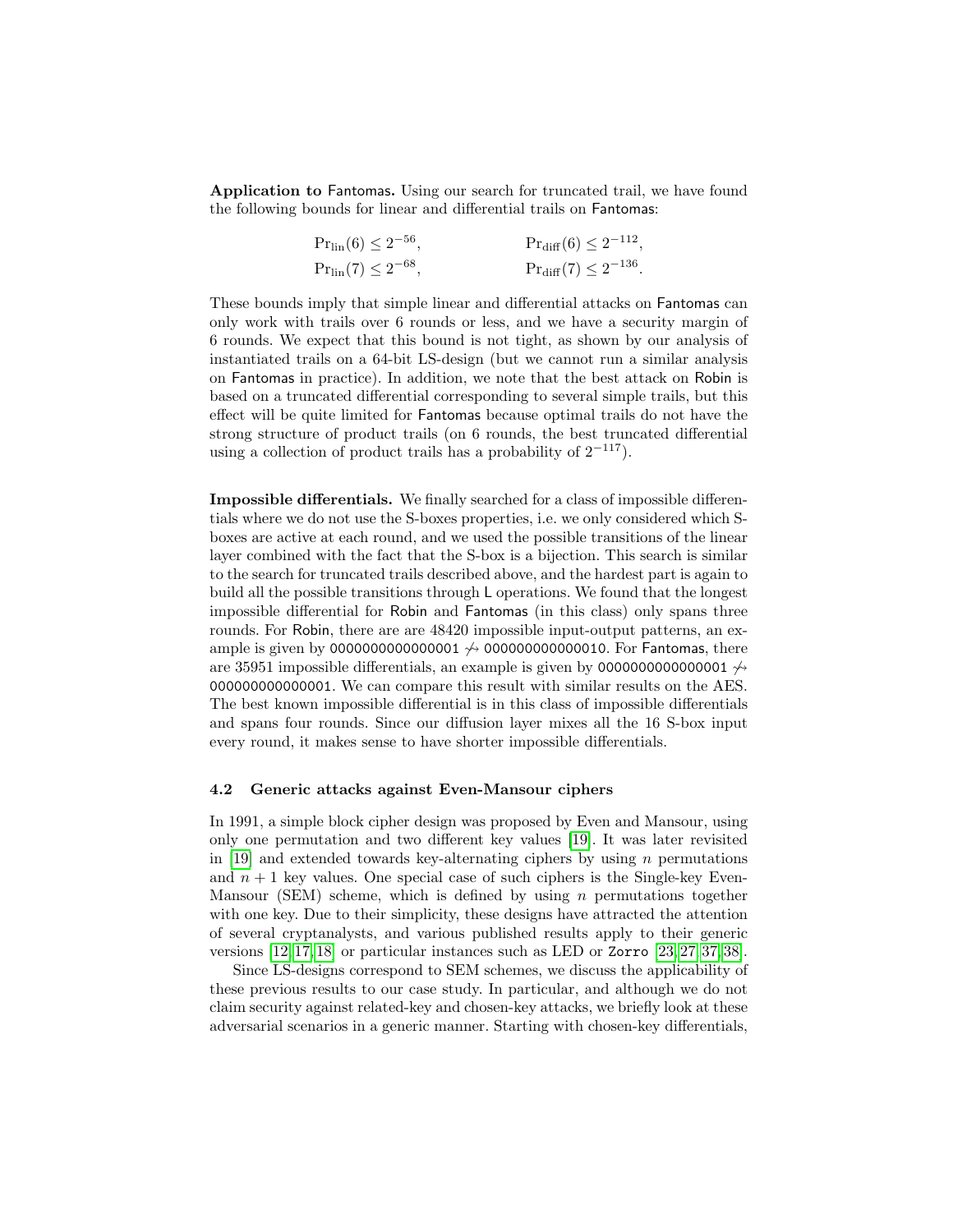

<span id="page-12-0"></span>Fig. 3. Three-round related-key characteristic for LS-designs.

the attacker can not only control the *n*-bit input value but also the *n*-bit key value. As a result, the number of freedom degrees he has is doubled (to  $2n$ ) compared to the standard differential cryptanalysis. We know from Section [4.1](#page-8-1) that the best differential characteristics for LS-designs have probability:

$$
\Pr_{\text{diff}}(2r) \le \Pr_{\text{diff}}^{\max}(S)^{r \times \mathcal{B}(L)}
$$

.

Therefore, it is possible to mount an attack for 2r rounds if  $2^{-2n} \leq Pr_{diff}(2r)$ . Taking the example of Robin, the best 2-round characteristic has probability  $2^{-32}$  and the number of freedom degrees equals 256. Thus, in the worst case it could be possible to attack  $8 \cdot 2 = 16$  rounds by using all degrees of freedom. Similar observations can be made in the related-key setting. Namely, by applying the results from [\[38\]](#page-17-9), the best differential characteristic over two rounds can be extended to three rounds for LS-designs (as represented in Figure [3\)](#page-12-0). Hence, the required number of rounds to achieve n-bit security will increase by 50%.

#### 4.3 Algebraic attacks

In algebraic cryptanalysis, a cipher is expressed as a large system of non-linear equations (typically over  $GF(2)$ ) and a solution for the system is searched. Although it is possible to describe any algorithm in terms of multivariate equations, solving them is an NP-hard problem already for quadratic ones. The precise complexity of algebraic cryptanalysis is difficult to evaluate and security against these attacks is usually argued by exhibiting the size and number of unknowns in the systems, together with a reasoning about the cipher's algebraic degree.

S-boxes in LS-designs can be described in the same number of equations as the number of non-linear gates. Let  $e$  denote the number of non-linear gates,  $l$ denote the size of the L-box and  $N_r$  by the number of rounds. Then, the entire system for a fixed key LS-design consists of  $(N_r \cdot e \cdot 128/l)$  quadratic equations in  $(N_r \cdot 128 \cdot 2)$  variables. That leads to 3072 equations in 4096 variables for Robin and 2112 equations in 3072 variables for Fantomas (the AES has 6400 equations in 2560 variables). We expect these numbers to be sufficient for both instances to be secure against algebraic attacks, in view of the time and memory complexities needed to solve small-scale AES variants presented in [\[10\]](#page-16-15). As for the algebraic degree, we used the work [\[8\]](#page-16-16) to compute the cumulative algebraic degree in function of the number of rounds. This algebraic degree reaches maximum after five rounds for both Robin and Fantomas, in which case a partition of size  $2^{127}$ is required to construct zero-sum distinguishers. More precisely, we have: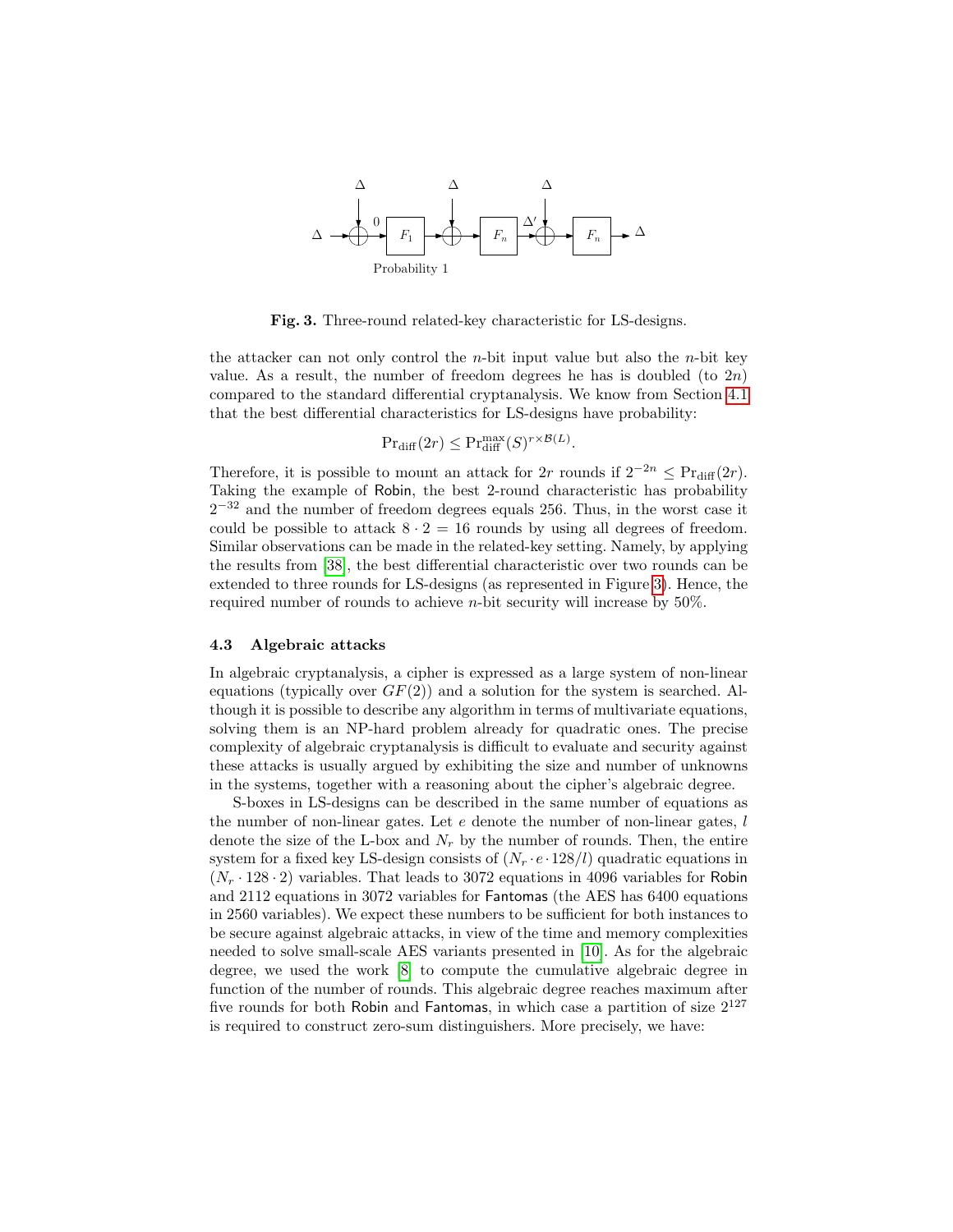| $\#$ of rounds 1 2 3     |  | $\sim$ 4 |                                                        |  |       |
|--------------------------|--|----------|--------------------------------------------------------|--|-------|
| Robin<br><b>Fantomas</b> |  |          | 6 36 112 125 127 127 127 127<br>25 110 125 127 127 127 |  | - 127 |

#### 4.4 Other cryptanalyses

We use round constants to make all rounds different and prevent slide attacks [\[6\]](#page-16-17) (that are based on the self-similarity of the round function). Rotational cryptanalysis [\[30\]](#page-17-10) is a powerful technique against Addition-Rotation-XOR (ARX) based block ciphers. But the application of S-box operations in LS-designs makes this attack unlikely to succeed. Integral cryptanalysis or square attacks [\[13\]](#page-16-18) are primarily purposed for word-oriented ciphers but can be adapted to bitslice ones. Our analyses suggest that up to 4 rounds of Robin or Fantomas can be targeted in this way (which also leaves comfortable security margins). Eventually, boomerang attacks [\[50\]](#page-18-8) assume that we can find two characteristics for  $(2\cdot r_1+1)$ and  $(2 \cdot r_2 + 1)$  rounds in the target algorithms. By using Equation [\(1\)](#page-8-0), we can approximate these probabilities as  $Pr(2 \cdot r + 1) \leq Pr_{diff}^{\max}(S)^{r \times \mathcal{B}(L)+1}$ . Hence, the probability of a boomerang distinguisher becomes  $Pr_{diff}^{max}(S)^{2 \cdot ((r_1+r_2) \times B(L)+2)}$ , which must be better than  $2^{-n}$ . Setting the parameters of Robin or Fantomas in this equation, we find  $2(r_1 + r_2) + 2 < 5.5$  and the attack works for at most five rounds. Therefore, boomerang attacks should not a concern for LS-designs.

### 5 Performance evaluations

The main objective of LS-designs is to allow efficient and secure software implementations for 8-bit micro-controllers. Therefore, we first report on the performances of protected implementations of Robin and Fantomas on an Atmel ATmega644p micro-controller, together with the AES, Zorro, PICARO and NOEKEON<sup>[3](#page-13-0)</sup>. The results in Figure [4](#page-14-0) (given for different number of shares in the masking scheme) show that the performances of Robin and NOEKEON (both involutive ciphers) are remarkably close. They confirm that bitslice ciphers optimized for Boolean masking allow more efficient implementations that previously obtained, e.g. with the AES, Zorro or PICARO. They also illustrate the additional gains that can be obtained by considering non-involutive components (e.g. with Fantomas). Combined with a highly regular design, with all operations operating on well-aligned 8-bit data, we believe this evaluation supports the conclusion that LS-designs are promising ciphers for side-channel resistance.

Besides, we also found that LS-designs are very efficient on desktop CPUs with large SIMD units, at least for unprotected implementations. Taking the example of Fantomas in counter mode, we can evaluate several inputs in parallel and use the full width of SIMD units. Let us describe in more details an implementation using SSSE3 instructions with 128-bit registers. We will compute 16

<span id="page-13-0"></span><sup>&</sup>lt;sup>3</sup> LED and PRESENT have the same number of non-linear gates, but encrypt only 64-bit. So we do not expect them to bring improvements in our masked setting.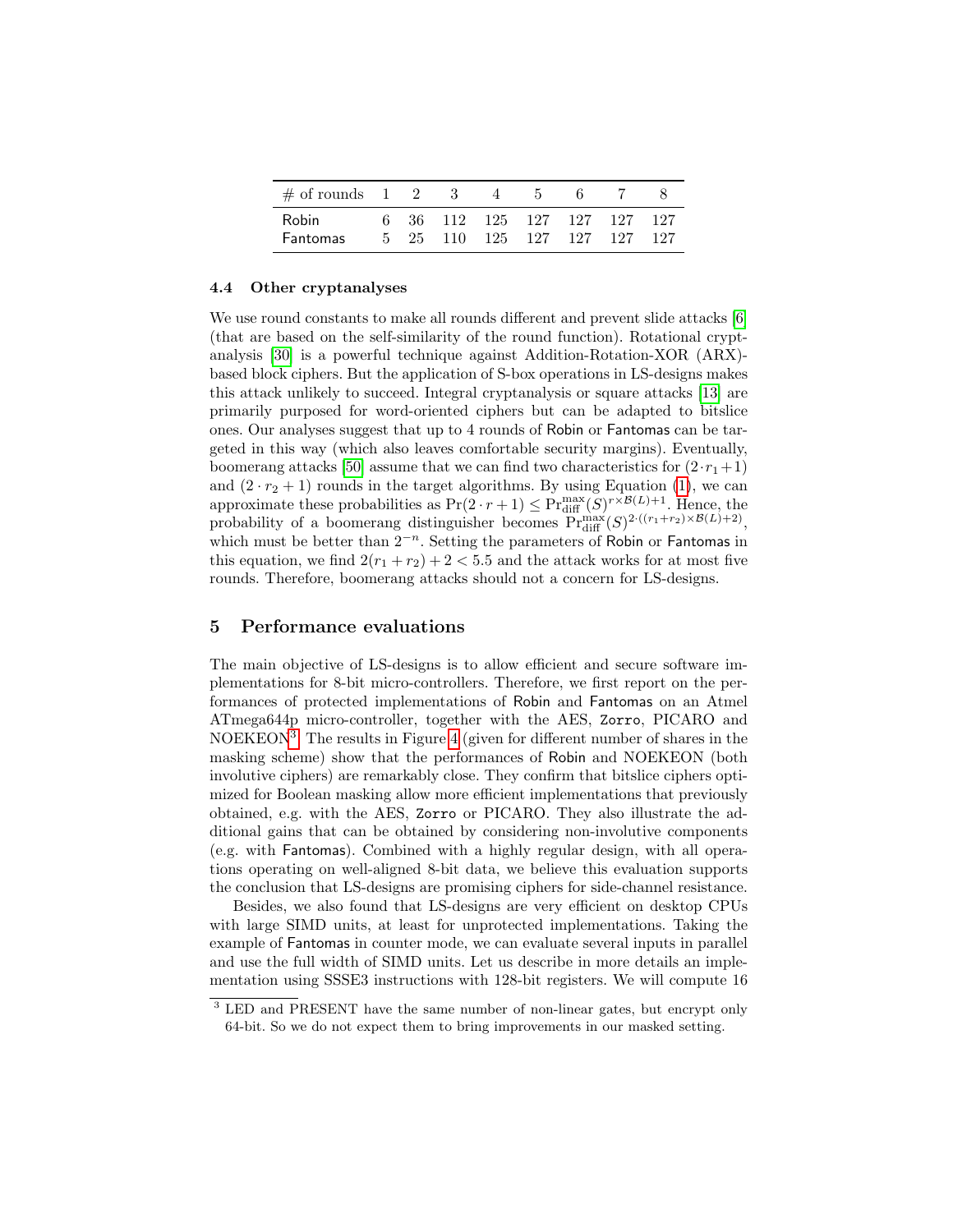

<span id="page-14-0"></span>Fig. 4. Encryption time for a 128-bit block in an Atmel AtMega644p.

instances of Fantomas in parallel (with 16 different plaintexts), using 16 SSE registers, every register containing one byte from each copy of Fantomas (8 registers for the high order bytes, and 8 other registers the low order bytes). The S-box layers compute two sets of 128 S-boxes in parallel, using 128-bit wide bitwise operations; this takes 96 instructions. For the L-box layer, we use the pshufb instruction as a 4-bit to 8-bit look-up table. The 16-bit L-box is decomposed as eight [4](#page-14-1)-bit to 8-bit look-up tables and  $6 \times ORs<sup>4</sup>$ ; our implementation requires 280 instructions to compute 16 parallel linear layers (i.e. 128 16-bit L-boxes). With these figures, our implementation of Fantomas runs at 6.3 cycles/byte (for long messages) on a Core i7 CPU (Nehalem micro-architecture). Thanks to the pshufb instruction, the L-box layer is not subject to cache timing attacks.

As a point of comparison, the bitsliced AES implementation of Käsper and Schwabe [\[28\]](#page-17-12) would take respectively 326 and 102 cycles for the same number of S-boxes and linear layers (the full AES takes 6.9 cycles/byte on the same CPU – this is the faster known implementation of AES of this CPU). On the one hand our S-box is much easier to implement in a bitslice way than the AES S-box, since it was one of our design goals. On the other hand, our linear-layer is optimized for a table-based implementation, and more complex than that of the AES. It can still be implemented rather efficiently, but it becomes the dominant factor in this implementation. This shows that LS-designs can reach performances comparable to the AES on high-end CPUs, excluding implementations using hardware AES instructions. We also expect reasonable performances on Atom or ARM Cortex-A CPUs, which are used in some embedded systems and include a good vector engine with a permutation instruction (SSSE3 and NEON, respectively).

<span id="page-14-1"></span><sup>4</sup> This can be reduced to seven table look-ups for Robin, thanks to the L-box structure.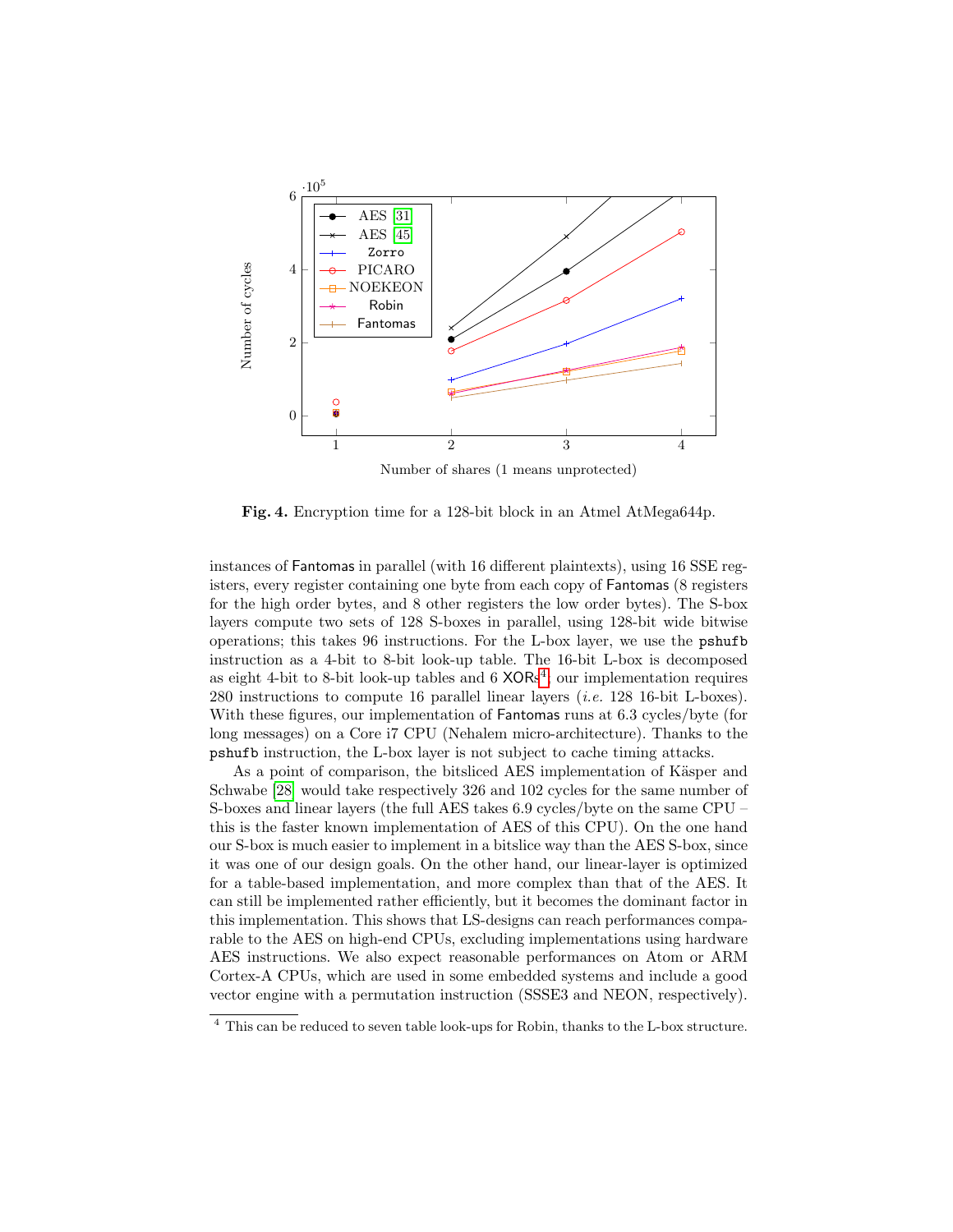|                    | <b>Fantomas</b> | Robin   | AES                |            |
|--------------------|-----------------|---------|--------------------|------------|
|                    |                 |         | $w$ /o AES-NI [28] | $w/AES-NI$ |
| ARM Cortex A15     | 14.2            | 18.1    | 17.8               | N/A        |
| Atom               | 33.3            | 43.5    | 17                 | N/A        |
| Core i7 Nehalem    | 6.3             | 8.1     | 6.9                | N/A        |
| Core i7 Ivy Bridge | 4.2             | $5.5\,$ | 5.4                | $1.3\,$    |

Table 3. Implementation results with a parallel mode for long messages.

Moreover, the latest Intel CPUs support 256-bit wide SIMD operation using AVX2 operations; we expect that this will give even better performances  $^5$  $^5$ .

# 6 Open problems

This paper introduces LS-designs as an interesting family of secure and efficient block ciphers, with good properties for masked implementations. Since their instantiation mainly depends on the selection of good S- and L-boxes, a natural scope for further research is to find better such components, in particular for large bit-sizes (e.g. 8-bit and more for S-boxes, 32-bit and more for L-boxes). Improvements in these lines would directly lead to more optimized ciphers.

Besides, our current investigations mainly considered software implementations. But the efficient gate-level representation of Robin and Fantomas makes them potentially suitable for hardware implementations as well. As a result, it would be interesting to study their threshold implementations, and to compare the resulting performances with other algorithms that are efficient in this setting, such as NOEKEON again [\[39\]](#page-17-13) or more recent designs like FIDES [\[5\]](#page-16-19).

Acknowledgements. This work has been funded in parts by the ERC project 280141 (acronym CRASH). François-Xavier Standaert is an associate researcher of the Belgian Fund for Scientific Research (FNRS-F.R.S.).

## References

- <span id="page-15-0"></span>1. Barreto, P., Rijmen, V.: The KHAZAD legacy-level block cipher. Primitive submitted to NESSIE (2000) 4
- <span id="page-15-2"></span>2. Bertoni, G., Coron, J.S., eds.: Cryptographic Hardware and Embedded Systems - CHES 2013 - 15th International Workshop, Santa Barbara, CA, USA, August 20-23, 2013. Proceedings. In Bertoni, G., Coron, J.S., eds.: CHES. Volume 8086 of Lecture Notes in Computer Science., Springer (2013)
- <span id="page-15-3"></span>3. Biham, E., ed.: Fast Software Encryption, 4th International Workshop, FSE '97, Haifa, Israel, January 20-22, 1997, Proceedings. In Biham, E., ed.: FSE. Volume 1267 of Lecture Notes in Computer Science., Springer (1997)

<span id="page-15-1"></span> $5$  At the time of writing we haven't had access to an AVX2-enabled CPU yet, and the 256-bit version of pshufb is not available in the first version of AVX.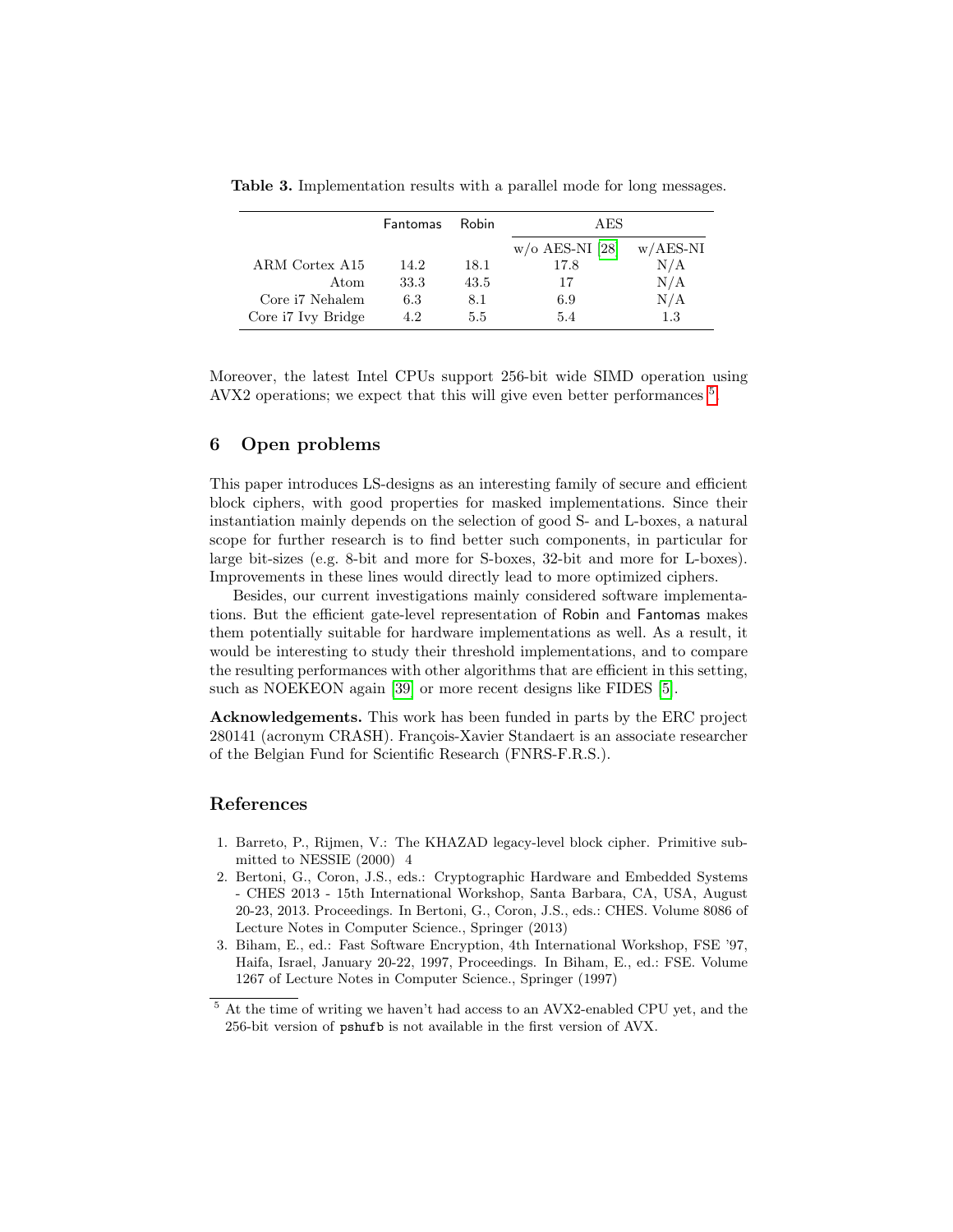- <span id="page-16-20"></span>4. Biham, E., Shamir, A.: Differential Cryptanalysis of DES-like Cryptosystems. In Menezes, A., Vanstone, S.A., eds.: CRYPTO. Volume 537 of Lecture Notes in Computer Science., Springer (1990) 2–21
- <span id="page-16-19"></span>5. Bilgin, B., Bogdanov, A., Knezevic, M., Mendel, F., Wang, Q.: Fides: Lightweight Authenticated Cipher with Side-Channel Resistance for Constrained Hardware. [\[2\]](#page-15-2) 142–158
- <span id="page-16-17"></span>6. Biryukov, A., Wagner, D.: Slide Attacks. [\[32\]](#page-17-14) 245–259
- <span id="page-16-1"></span>7. Bogdanov, A., Knudsen, L.R., Leander, G., Paar, C., Poschmann, A., Robshaw, M.J.B., Seurin, Y., Vikkelsoe, C.: PRESENT: An Ultra-Lightweight Block Cipher. In Paillier, P., Verbauwhede, I., eds.: CHES. Volume 4727 of Lecture Notes in Computer Science., Springer (2007) 450–466
- <span id="page-16-16"></span>8. Boura, C., Canteaut, A., Cannière, C.D.: Higher-Order Differential Properties of Keccak and Luffa. In Joux, A., ed.: FSE. Volume 6733 of Lecture Notes in Computer Science., Springer (2011) 252–269
- <span id="page-16-7"></span>9. Boyar, J., Peralta, R.: A New Combinational Logic Minimization Technique with Applications to Cryptology. In Festa, P., ed.: SEA. Volume 6049 of Lecture Notes in Computer Science., Springer (2010) 178–189
- <span id="page-16-15"></span>10. Cid, C., Murphy, S., Robshaw, M.J.B.: Small Scale Variants of the AES. In Gilbert, H., Handschuh, H., eds.: FSE. Volume 3557 of Lecture Notes in Computer Science., Springer (2005) 145–162
- <span id="page-16-4"></span>11. Coron, J.S.: Higher Order Masking of Look-up Tables. Cryptology ePrint Archive, Report 2013/700 (2013) <http://eprint.iacr.org/2013/700>.
- <span id="page-16-11"></span>12. Daemen, J.: Limitations of the Even-Mansour Construction. [\[25\]](#page-17-15) 495–498
- <span id="page-16-18"></span>13. Daemen, J., Knudsen, L.R., Rijmen, V.: The Block Cipher Square. [\[3\]](#page-15-3) 149–165
- <span id="page-16-5"></span>14. Daemen, J., Peeters, M., Assche, G.V.: Bitslice Ciphers and Power Analysis Attacks. In Schneier, B., ed.: FSE. Volume 1978 of Lecture Notes in Computer Science., Springer (2000) 134–149
- <span id="page-16-2"></span>15. Daemen, J., Peeters, M., Assche, G.V., Rijmen, V.: Nessie proposal: NOEKEON (2000) Available online at <http://gro.noekeon.org/Noekeon-spec.pdf>.
- <span id="page-16-3"></span>16. Daemen, J., Rijmen, V.: The Wide Trail Design Strategy. In Honary, B., ed.: IMA Int. Conf. Volume 2260 of Lecture Notes in Computer Science., Springer (2001) 222–238
- <span id="page-16-12"></span>17. Dinur, I., Dunkelman, O., Keller, N., Shamir, A.: Key Recovery Attacks on 3 round Even-Mansour, 8-step LED-128, and Full AES<sup>2</sup>. Cryptology ePrint Archive, Report 2013/391 (2013) <http://eprint.iacr.org/2013/391>.
- <span id="page-16-13"></span>18. Dunkelman, O., Keller, N., Shamir, A.: Minimalism in Cryptography: The Even-Mansour Scheme Revisited. In Pointcheval, D., Johansson, T., eds.: EUROCRYPT. Volume 7237 of Lecture Notes in Computer Science., Springer (2012) 336–354
- <span id="page-16-10"></span>19. Even, S., Mansour, Y.: A Construction of a Cipher From a Single Pseudorandom Permutation. [\[25\]](#page-17-15) 210–224
- <span id="page-16-0"></span>20. Gérard, B., Grosso, V., Naya-Plasencia, M., Standaert, F.X.: Block Ciphers That Are Easier to Mask: How Far Can We Go? [\[2\]](#page-15-2) 383–399
- <span id="page-16-8"></span>21. Grassl, M.: Bounds on the minimum distance of linear codes and quantum codes. Online available at <http://www.codetables.de> (2007) Accessed on 2013-11-08.
- <span id="page-16-6"></span>22. Grosso, V., Standaert, F.X., Faust, S.: Masking vs. Multiparty Computation: How Large Is the Gap for AES? [\[2\]](#page-15-2) 400–416
- <span id="page-16-14"></span>23. Guo, J., Nikolic, I., Peyrin, T., Wang, L.: Cryptanalysis of Zorro. Cryptology ePrint Archive, Report 2013/713 (2013) <http://eprint.iacr.org/2013/713>.
- <span id="page-16-9"></span>24. Hart, P.E., Nilsson, N.J., Raphael, B.: A Formal Basis for the Heuristic Determination of Minimum Cost Paths. IEEE Trans. Systems Science and Cybernetics 4(2) (1968) 100–107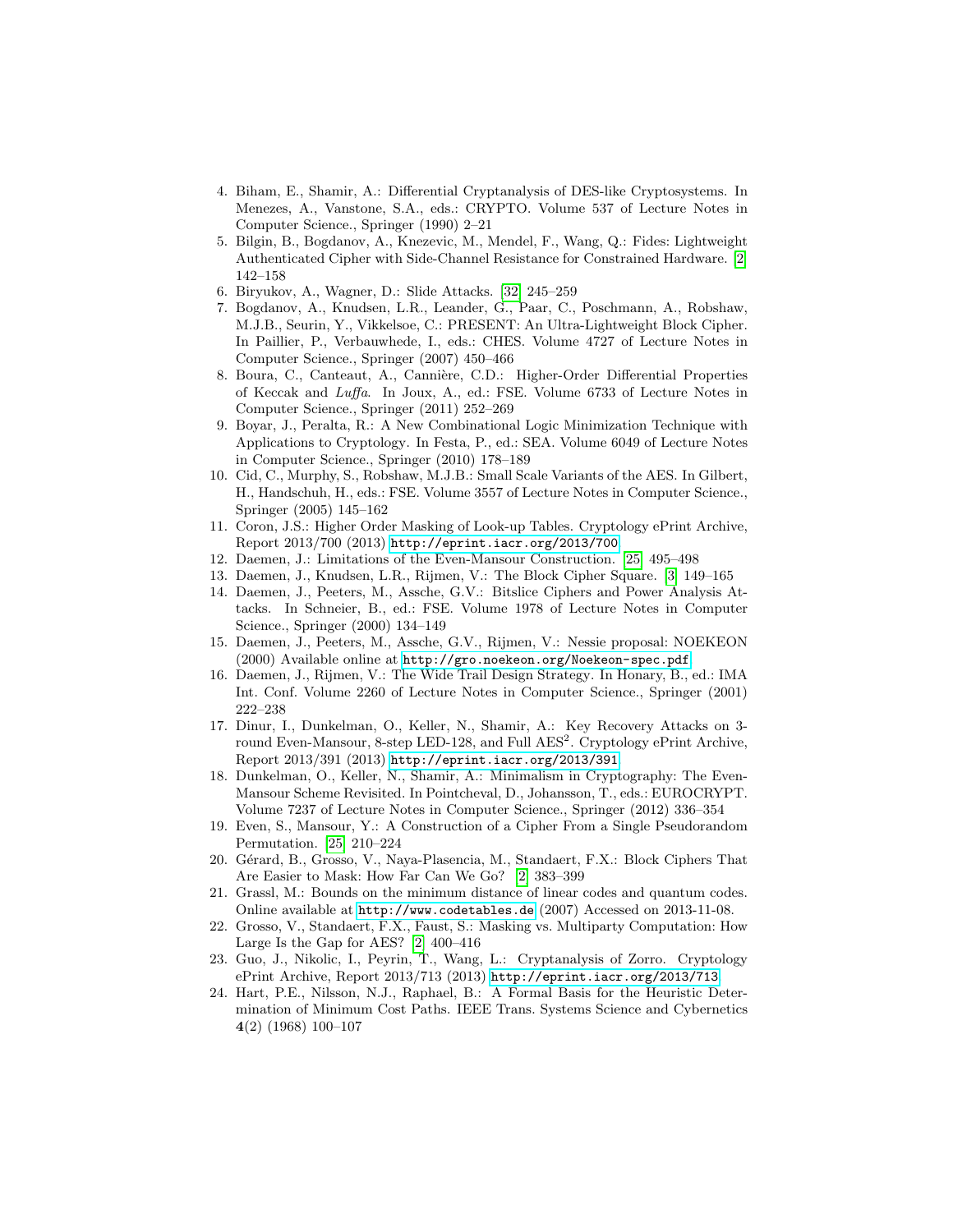- <span id="page-17-15"></span>25. Imai, H., Rivest, R.L., Matsumoto, T., eds.: Advances in Cryptology - ASI-ACRYPT '91, International Conference on the Theory and Applications of Cryptology, Fujiyoshida, Japan, November 11-14, 1991, Proceedings. In Imai, H., Rivest, R.L., Matsumoto, T., eds.: ASIACRYPT. Volume 739 of Lecture Notes in Computer Science., Springer (1993)
- <span id="page-17-2"></span>26. Ishai, Y., Sahai, A., Wagner, D.: Private Circuits: Securing Hardware against Probing Attacks. In Boneh, D., ed.: CRYPTO. Volume 2729 of Lecture Notes in Computer Science., Springer (2003) 463–481
- <span id="page-17-7"></span>27. Isobe, T., Shibutani, K.: Security Analysis of the Lightweight Block Ciphers XTEA, LED and Piccolo. In Susilo, W., Mu, Y., Seberry, J., eds.: ACISP. Volume 7372 of Lecture Notes in Computer Science., Springer (2012) 71–86
- <span id="page-17-12"></span>28. Käsper, E., Schwabe, P.: Faster and Timing-Attack Resistant AES-GCM. In Clavier, C., Gaj, K., eds.: CHES. Volume 5747 of Lecture Notes in Computer Science., Springer (2009) 1–17
- <span id="page-17-1"></span>29. Kerckhof, S., Durvaux, F., Hocquet, C., Bol, D., Standaert, F.X.: Towards Green Cryptography: A Comparison of Lightweight Ciphers from the Energy Viewpoint. In Prouff, E., Schaumont, P., eds.: CHES. Volume 7428 of Lecture Notes in Computer Science., Springer (2012) 390–407
- <span id="page-17-10"></span>30. Khovratovich, D., Nikolic, I.: Rotational Cryptanalysis of ARX. In Hong, S., Iwata, T., eds.: FSE. Volume 6147 of Lecture Notes in Computer Science., Springer (2010) 333–346
- <span id="page-17-11"></span>31. Kim, H., Hong, S., Lim, J.: A Fast and Provably Secure Higher-Order Masking of AES S-Box. [\[42\]](#page-17-16) 95–107
- <span id="page-17-14"></span>32. Knudsen, L.R., ed.: Fast Software Encryption, 6th International Workshop, FSE '99, Rome, Italy, March 24-26, 1999, Proceedings. In Knudsen, L.R., ed.: FSE. Volume 1636 of Lecture Notes in Computer Science., Springer (1999)
- <span id="page-17-5"></span>33. Kwon, D., Kim, J., Park, S., Sung, S.H., Sohn, Y., Song, J.H., Yeom, Y., Yoon, E.J., Lee, S., Lee, J., Chee, S., Han, D., Hong, J.: New Block Cipher: ARIA. In Lim, J.I., Lee, D.H., eds.: ICISC. Volume 2971 of Lecture Notes in Computer Science., Springer (2003) 432–445
- <span id="page-17-17"></span>34. Matsui, M.: Linear Cryptanalysis Method for DES Cipher. In Helleseth, T., ed.: EUROCRYPT. Volume 765 of Lecture Notes in Computer Science., Springer (1993) 386–397
- <span id="page-17-6"></span>35. Matsui, M.: On Correlation Between the Order of S-boxes and the Strength of DES. [\[46\]](#page-18-9) 366–375
- <span id="page-17-3"></span>36. Matsui, M.: New Block Encryption Algorithm MISTY. [\[3\]](#page-15-3) 54–68
- <span id="page-17-8"></span>37. Mendel, F., Rijmen, V., Toz, D., Varici, K.: Differential Analysis of the LED Block Cipher. In Wang, X., Sako, K., eds.: ASIACRYPT. Volume 7658 of Lecture Notes in Computer Science., Springer (2012) 190–207
- <span id="page-17-9"></span>38. Nikolic, I., Wang, L., Wu, S.: Cryptanalysis of Round-Reduced LED. to appear in FSE (2013)
- <span id="page-17-13"></span>39. Nikova, S., Rijmen, V., Schläffer, M.: Secure Hardware Implementation of Nonlinear Functions in the Presence of Glitches. J. Cryptology 24(2) (2011) 292–321
- <span id="page-17-4"></span>40. Nyberg, K.: Linear Approximation of Block Ciphers. [\[46\]](#page-18-9) 439–444
- <span id="page-17-0"></span>41. Piret, G., Roche, T., Carlet, C.: PICARO - A Block Cipher Allowing Efficient Higher-Order Side-Channel Resistance. In Bao, F., Samarati, P., Zhou, J., eds.: ACNS. Volume 7341 of Lecture Notes in Computer Science., Springer (2012) 311– 328
- <span id="page-17-16"></span>42. Preneel, B., Takagi, T., eds.: Cryptographic Hardware and Embedded Systems - CHES 2011 - 13th International Workshop, Nara, Japan, September 28 - October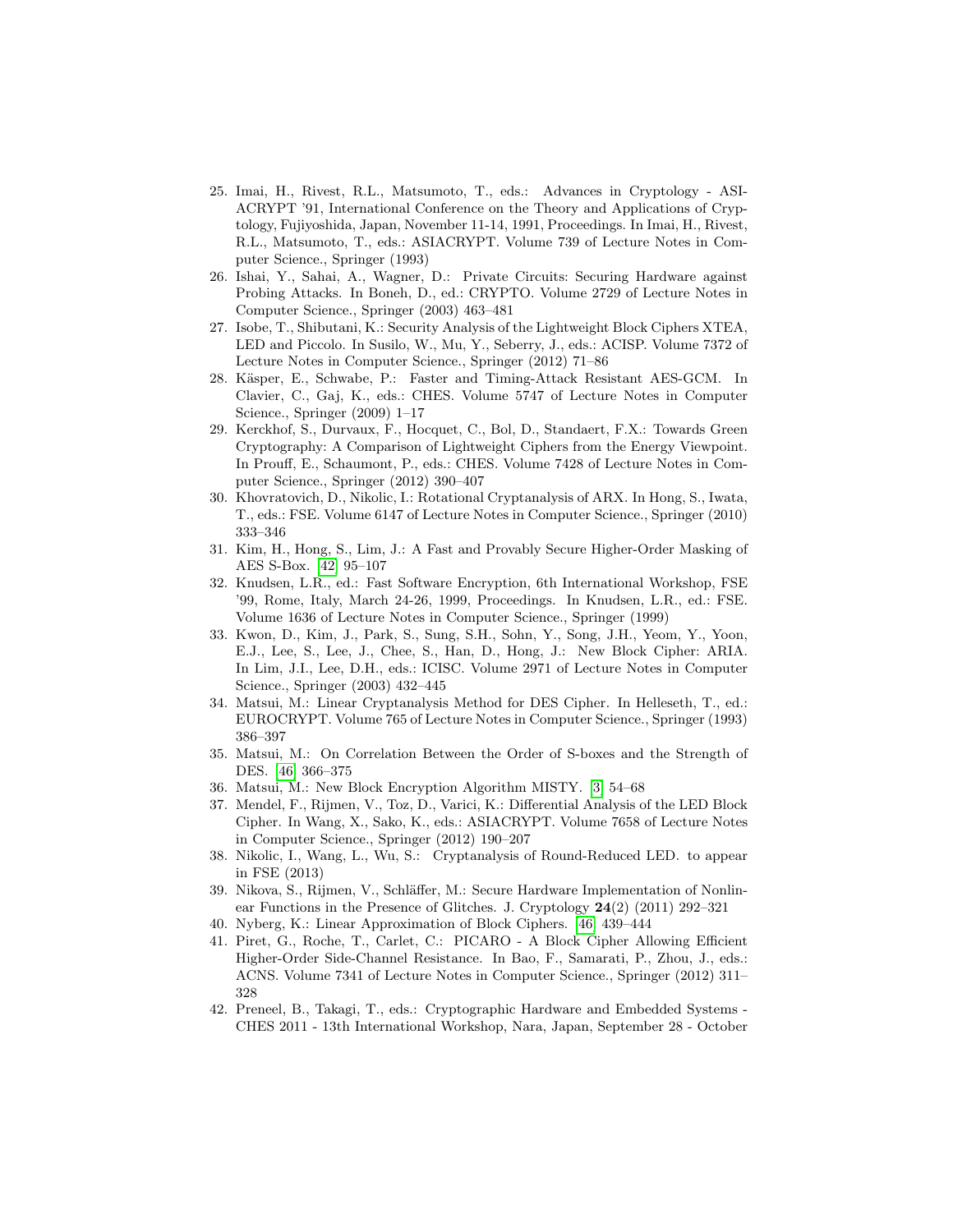1, 2011. Proceedings. In Preneel, B., Takagi, T., eds.: CHES. Volume 6917 of Lecture Notes in Computer Science., Springer (2011)

- <span id="page-18-2"></span>43. Prouff, E., Roche, T.: Higher-Order Glitches Free Implementation of the AES Using Secure Multi-party Computation Protocols. [\[42\]](#page-17-16) 63–78
- <span id="page-18-4"></span>44. Rijmen, V., Barreto, P.: Nessie proposal: WHIRLPOOL (2000) Available online at <https://www.cosic.esat.kuleuven.be/nessie/>.
- <span id="page-18-1"></span>45. Rivain, M., Prouff, E.: Provably Secure Higher-Order Masking of AES. In Mangard, S., Standaert, F.X., eds.: CHES. Volume 6225 of Lecture Notes in Computer Science., Springer (2010) 413–427
- <span id="page-18-9"></span>46. Santis, A.D., ed.: Advances in Cryptology - EUROCRYPT '94, Workshop on the Theory and Application of Cryptographic Techniques, Perugia, Italy, May 9-12, 1994, Proceedings. In Santis, A.D., ed.: EUROCRYPT. Volume 950 of Lecture Notes in Computer Science., Springer (1995)
- <span id="page-18-6"></span>47. Toffoli, T.: Reversible Computing. In de Bakker, J.W., van Leeuwen, J., eds.: ICALP. Volume 85 of Lecture Notes in Computer Science., Springer (1980) 632– 644
- <span id="page-18-5"></span>48. Ullrich, M., Cannière, C.D., Indesteege, S., Küçük, Ö., Mouha, N., Preneel, B.: Finding Optimal Bitsliced Implementations of 4 x 4-bit S-boxes. In: Symmetric Key Encryption Workshop, Copenhagen,DK (2011) 20
- <span id="page-18-7"></span>49. Veyrat-Charvillon, N., Gérard, B., Standaert, F.X.: Security Evaluations beyond Computing Power. In Johansson, T., Nguyen, P.Q., eds.: EUROCRYPT. Volume 7881 of Lecture Notes in Computer Science., Springer (2013) 126–141
- <span id="page-18-8"></span>50. Wagner, D.: The Boomerang Attack. [\[32\]](#page-17-14) 156–170
- <span id="page-18-0"></span>51. Whitnall, C., Oswald, E., Standaert, F.X.: The Myth of Generic DPA...and the Magic of Learning. In Benaloh, J., ed.: CT-RSA. Volume 8366 of Lecture Notes in Computer Science., Springer (2014) 183–205

## <span id="page-18-3"></span>A S-boxes cryptanalytic properties

We consider the S-box  $S : \mathbb{F}_{2^n} \to \mathbb{F}_{2^n}$  as a vector of Boolean functions  $S =$  $(f_0,\ldots,f_{n-1}),\ f_i:\mathbb{F}_{2^n}\to\mathbb{F}_2.$  For  $x\in\mathbb{F}_{2^n}$  and  $u\in\mathbb{F}_2^n$ , the notation  $x^u$  stands for the product  $\prod_{i=0}^{n-1} x_i^{u_i}$ , with the convention  $0^0 = 1$ . The cardinality of a set A, is denoted by  $\#A$ . For two elements  $a, b \in \mathbb{F}_{2^n}$ , we denote the dot product as:  $a.b = \sum_{i=0}^{n-1} a_i b_i$ . Hw(.) denotes the Hamming weight function.

Non-linearity. We use the Walsh transform and spectrum to evaluate the correlation of a linear approximation  $(a, b) \neq (0, 0)$ . Their definitions are given below.

Definition 1. Walsh transform of a Boolean vector S:

$$
W_{\mathsf{S}}(a,b) = \sum_{x \in \mathbb{F}_{2^n}} (-1)^{a.x + b.\mathsf{S}(x)}.
$$

Definition 2. Walsh spectrum of a Boolean vector S:

$$
\Omega_{\mathsf{S}} = \{W_{\mathsf{S}}(a,b) | a,b \in \mathbb{F}_{2^n}, (a,b) \neq (0,0)\}.
$$

The smaller is the maximum of  $\Omega<sub>S</sub>$ , the stronger is the S-box regarding linear cryptanalysis [\[34\]](#page-17-17). In particular, a value  $max(\Omega_{\mathsf{S}})$  for the Walsh spectrum of S implies that its best linear approximation has probability  $Pr_{lin} = \frac{max(\Omega_S)}{2^n}$ .